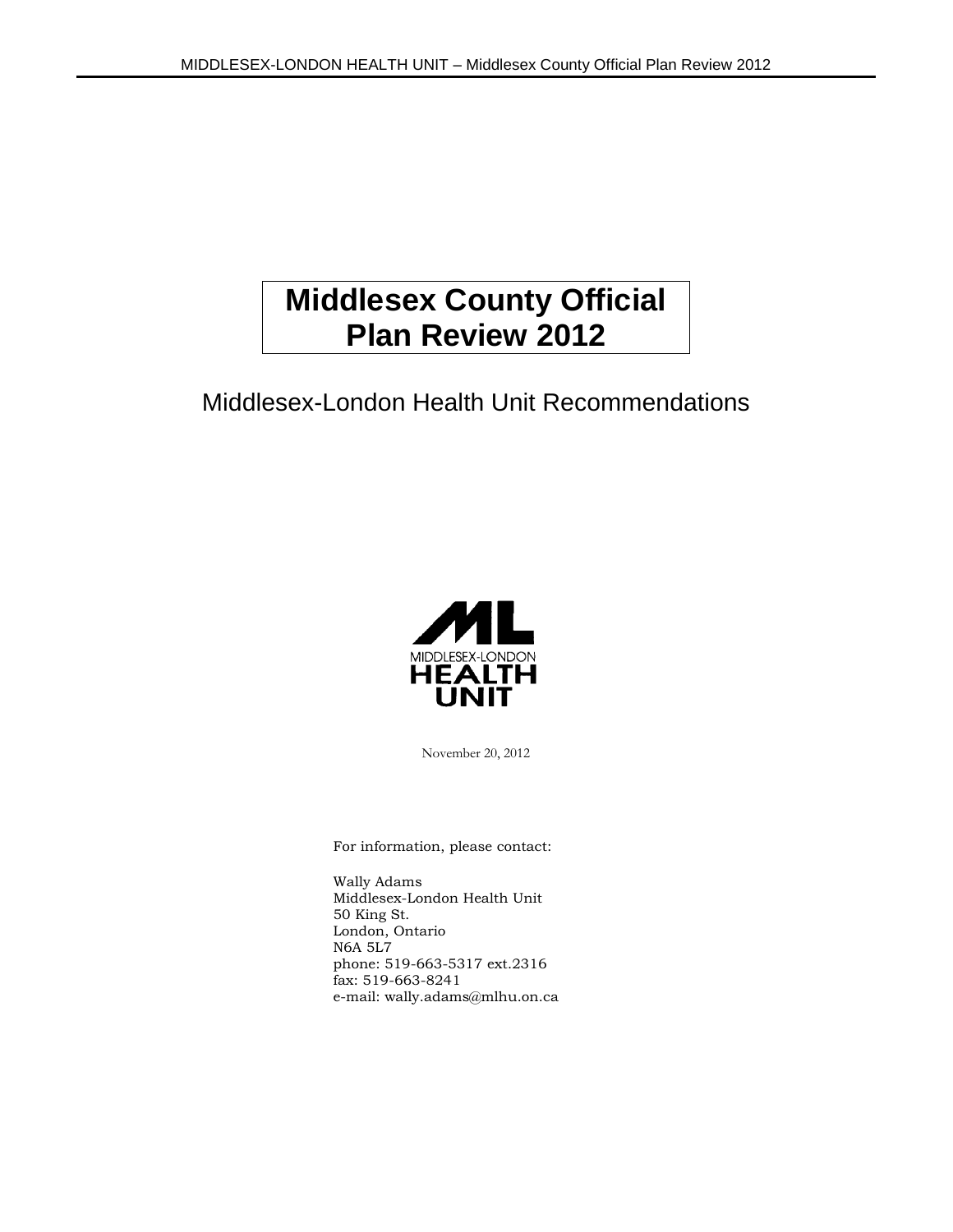© Copyright information Middlesex-London Health Unit 50 King Street London, Ontario N6A 5L7

Cite reference as: Middlesex-London Health Unit (2012). Middlesex County Official Plan Review 2012: Middlesex-London Health Unit Recommendations London, Ontario: Author.

Wally Adams Mary Lou Albanese Joyce Castanza Emily Hill Iqbal Kalsi Kim Leacy Bernadette McCall Andrew Powell

All rights reserved.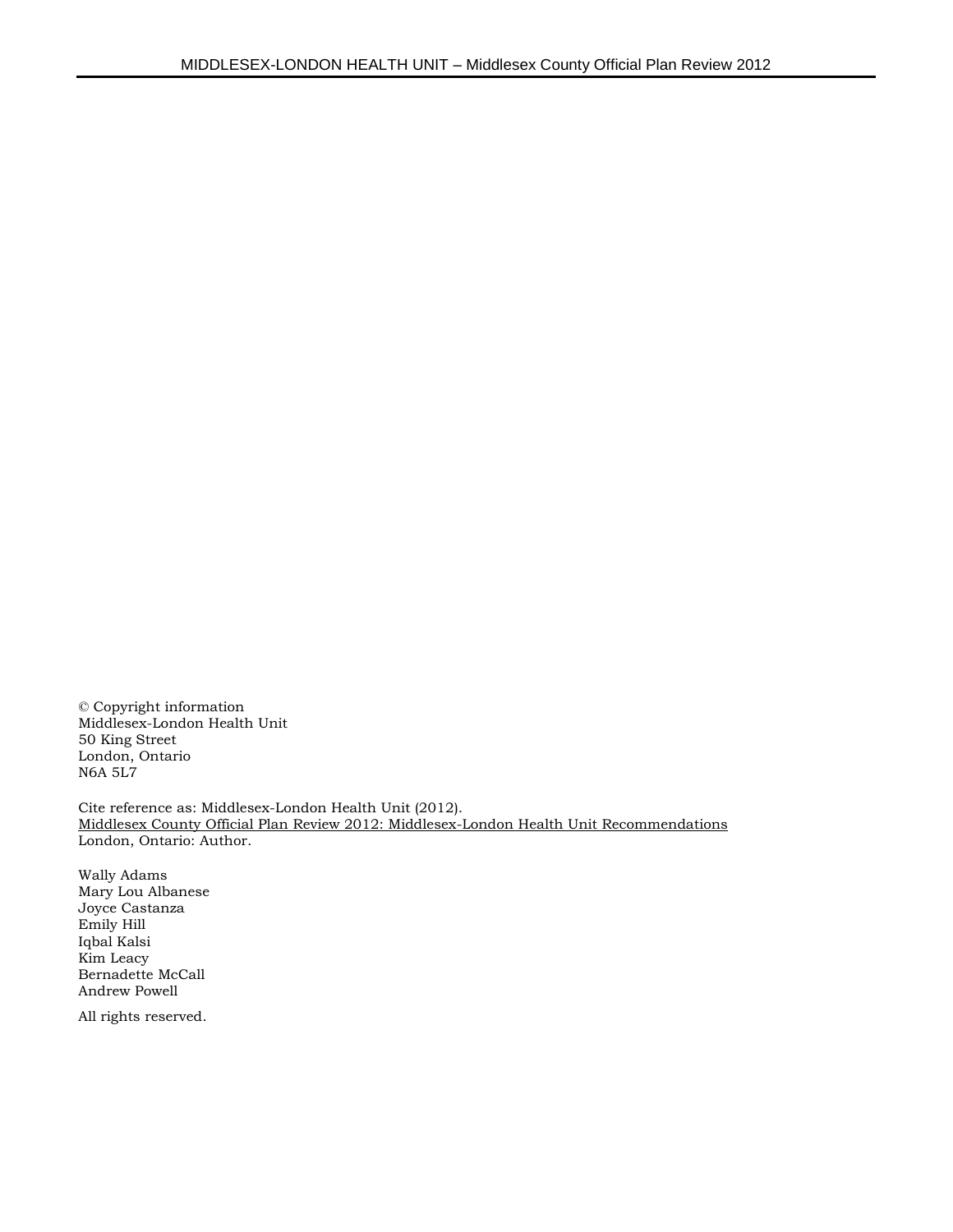# **Table of Contents**

|                                                               | Page           |
|---------------------------------------------------------------|----------------|
| Acknowledgments                                               | ii             |
| 1.0 Introduction                                              | $\mathbf{1}$   |
| 1.1 Background                                                | 1              |
| 1.1.1. Ontario Public Health Standards                        | 1              |
| 1.1.2. Physical versus Built Environment                      | 1              |
| 1.1.3. Healthy Communities                                    | 1              |
| 1.2 Recommendations                                           | $\overline{2}$ |
| 2.0 Health Hazard Prevention & Management                     | $\mathbf 2$    |
| 2.1 Background Information                                    | $\overline{2}$ |
| 2.1.1. The Provincial Policy Statement                        | $\overline{2}$ |
| 2.1.2. Health Protection & Promotion Act                      | 3              |
| 2.2 Health Hazard Prevention & Management & the Official Plan | 3              |
| 2.3 Recommendations                                           | $\overline{3}$ |
| 3.0 Active Living                                             | $\overline{5}$ |
| 3.1 Background Information                                    | $\overline{5}$ |
| 3.1.2. Physical Activity                                      | $\overline{5}$ |
| 3.2 Recreation                                                | 6              |
| 3.3 Active Transportation (AT)                                | 6              |
| 3.3.1. Active Transportation & the Built Environment          | 7              |
| 3.4 Physical Activity & the Official Plan                     | 8              |
| 3.5 Recommendations                                           | $\overline{8}$ |
| 4.0 Road Safety                                               | 8              |
| 4.1 Background Information                                    | 8              |
| 4.1.1. Motor Vehicle Collisions (MVC)                         | 9              |
| 4.1.2. Safety Concerns among Children                         | 9              |
| 4.1.3. Cycling & Pedestrian Death Reviews                     | 9              |
| 4.2 Roads for all Users                                       | $\overline{9}$ |
| 4.2.1. Physical Infrastructure & Complete Streets             | 9              |
| 4.2.2. Cycling Infrastructure                                 | 10             |
| 4.2.3. Pedestrian Infrastructure                              | 10             |
| 4.3 Road Safety & the Official Plan                           | 10             |
| 4.6 Recommendations                                           | 11             |
| 5.0 The Local Food System & Food Access                       | 11             |
| 5.1 Background Information                                    | 11             |
| 5.1.1. Healthy Food Access & Human Health                     | 12             |
| 5.1.2. Food (In) Security                                     | 12             |
| 5.2 Local Study Results                                       | 12             |
| 5.3 Sustainable Local Food Systems                            | 12             |
| 5.4 Local Food Access & the Official Plan                     | 13             |
| 5.5 Recommendations                                           | 13             |
| 6.0 Municipal Alcohol Policy                                  | 14             |
| 6.1 Background Information                                    | 14             |
| 6.1.1. What is a Municipal Alcohol Policy?                    | 14             |
| 6.1.2. Development of MAPs                                    | 14             |
| 6.2 Recommendations                                           | 14             |
| 7.0 Summary                                                   | 14             |
| References                                                    | 15             |
| Compiled Recommendations                                      | 20             |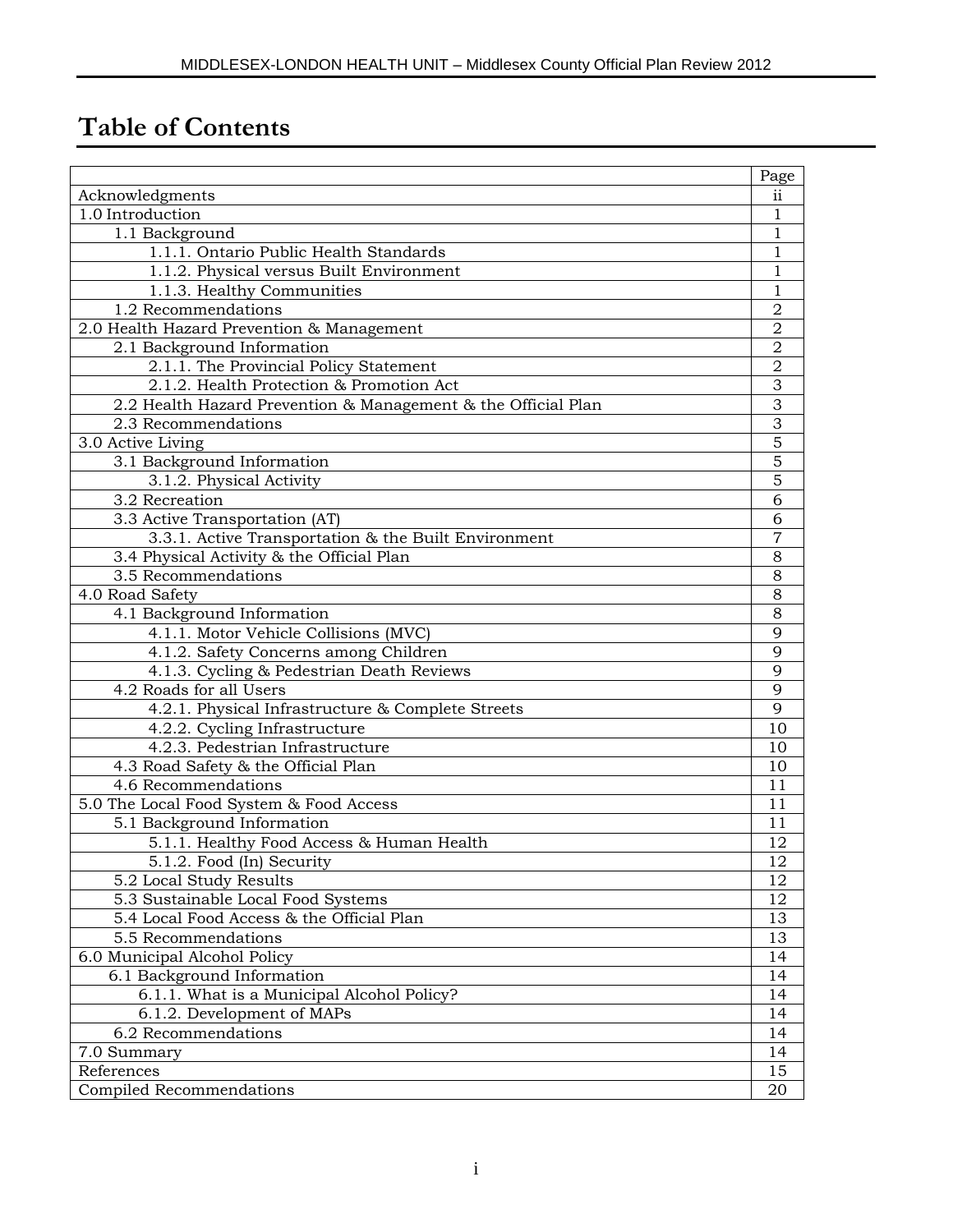## **Acknowledgements**

We wish to acknowledge the input and support from members of the Healthy Communities Partnership Middlesex-London: Physical Activity Policy Action Team in contributing to, and reviewing earlier drafts of this document.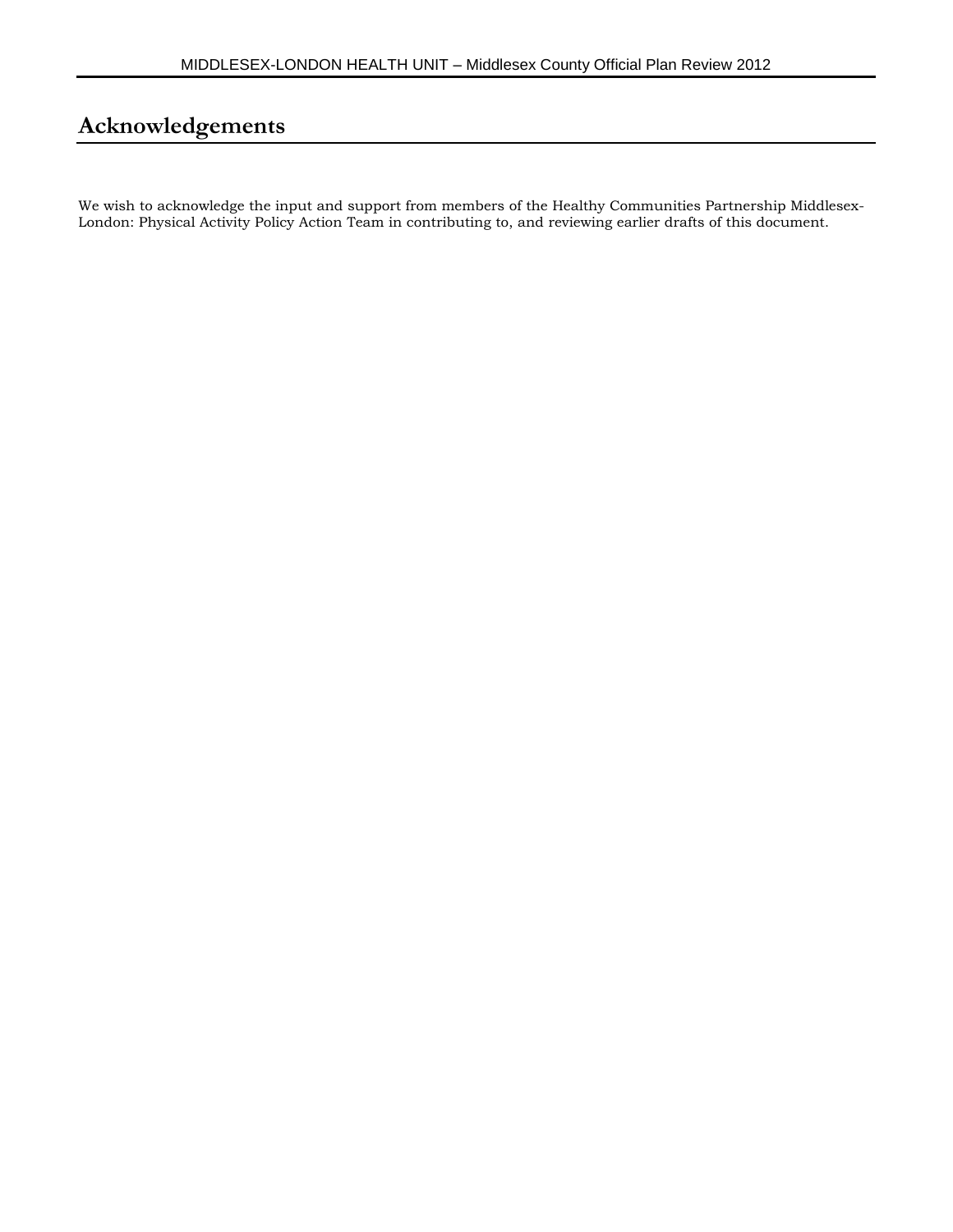## **1.0 Introduction**

The Middlesex-London Health Unit (MLHU), as all health units in Ontario, is mandated under the Health Protection and Promotion Act to provide the programs and services contained within the Ontario Public Health Standards (OPHS) (Service Ontario, 1990). One of the requirements that appear throughout the OPHS is for health units to advocate for, and to assist community partners with the creation of healthy public policies that support and reinforce healthy environments, positive health practices, and behaviours (Ontario Ministry of Health and Long-Term Care [MOHLTC], 2008). The Five Year Review of the Middlesex County Official Plan provides<br>an opportunity for MLHU to provide an opportunity for MLHU to provide recommendations that will support healthy, sustainable communities through land use policy and planning, that will in turn, support positive health practices and behaviours.

This document has been written in follow-up to a presentation made on October 23rd by the MLHU at the Five Year Review of the Middlesex County Official Plan public meeting. Three focus areas (Health Hazard Prevention and Management, Road Safety, and Active Living) along with background information on how public health is associated with the Official Plan were introduced. This document has built upon the presentation by expanding upon background information on each topic, as well as introducing two additional topic areas that were not discussed (Local Food Systems & Food Access, and Municipal Alcohol Policies). Specific recommendations that demonstrate how health can be incorporated into the Official Plan to foster healthy communities within Middlesex County will also be stated.

Recommendations within this submission fit under the following topic areas being reviewed as part of the current Five Year Review:

- Economic Development
- Intensification and Redevelopment
- Affordable Housing
- Healthy and Sustainable Communities
- Evolving Nature of Agriculture

Additional topic areas recommended for review include:

- Transportation
- Ground Water Management
- Air Quality
- Climate Change

We hope this submission to the Five Year Official Plan Review will assist Middlesex County Council in making decisions about land use planning that will support improved health and sustainability of its communities.

## **1.1 Background**

#### **1.1.1. Ontario Public Health Standards**

Recommendations contained within this submission come from two main areas of the OPHS. First, the Environmental Health Standard, which has the goal of preventing or reducing the burden of illness related to health hazards in the physical environment. Secondly, the Chronic Disease & Injury Prevention Standard, which has the goals of: 1) reducing the burden of preventable chronic diseases; and 2) reducing the frequency, severity and impact of preventable injuries. The MLHU believes that these Standards can be supported through land use policies at multiple government levels including those within the Middlesex County Official Plan.

#### **1.1.2. Physical versus Built Environment**

The environments in which people live, work, and play can influence health in a number of different ways. Recommendations in this submission reflect two aspects of the environment; the 'physical environment' and the 'built environment'.

For the purpose of this submission, the physical environment refers to the natural features of the environment such as water, soil, air quality, and weather - and also to health hazards related to chemical, radiological, biological and other physical factors in the environment (MOHLTC, 2008). Information and recommendations related to the physical environment can be found in section 2.0 'Health Hazard Prevention and Management'.

The built environment is a component of the physical environment that includes all things made by humans, for humans, such as buildings, parks, schools, roads, and other infrastructure (Heart and Stroke Foundation of Canada, 2007; Public Health Agency of Canada, 2011). Well-designed built environments can have positive impacts on human health. Ways in which the built environment can influence the health and well-being of Middlesex County residents will be discussed throughout the remainder of the submission.

#### **1.1.3. Healthy Communities**

A healthy population is an essential component of a prosperous and vibrant community. Health, as defined by the World Health Organization (WHO, 1946) is "a state of complete physical, mental and social well-being and not merely the absence of disease or infirmity." As such, healthy communities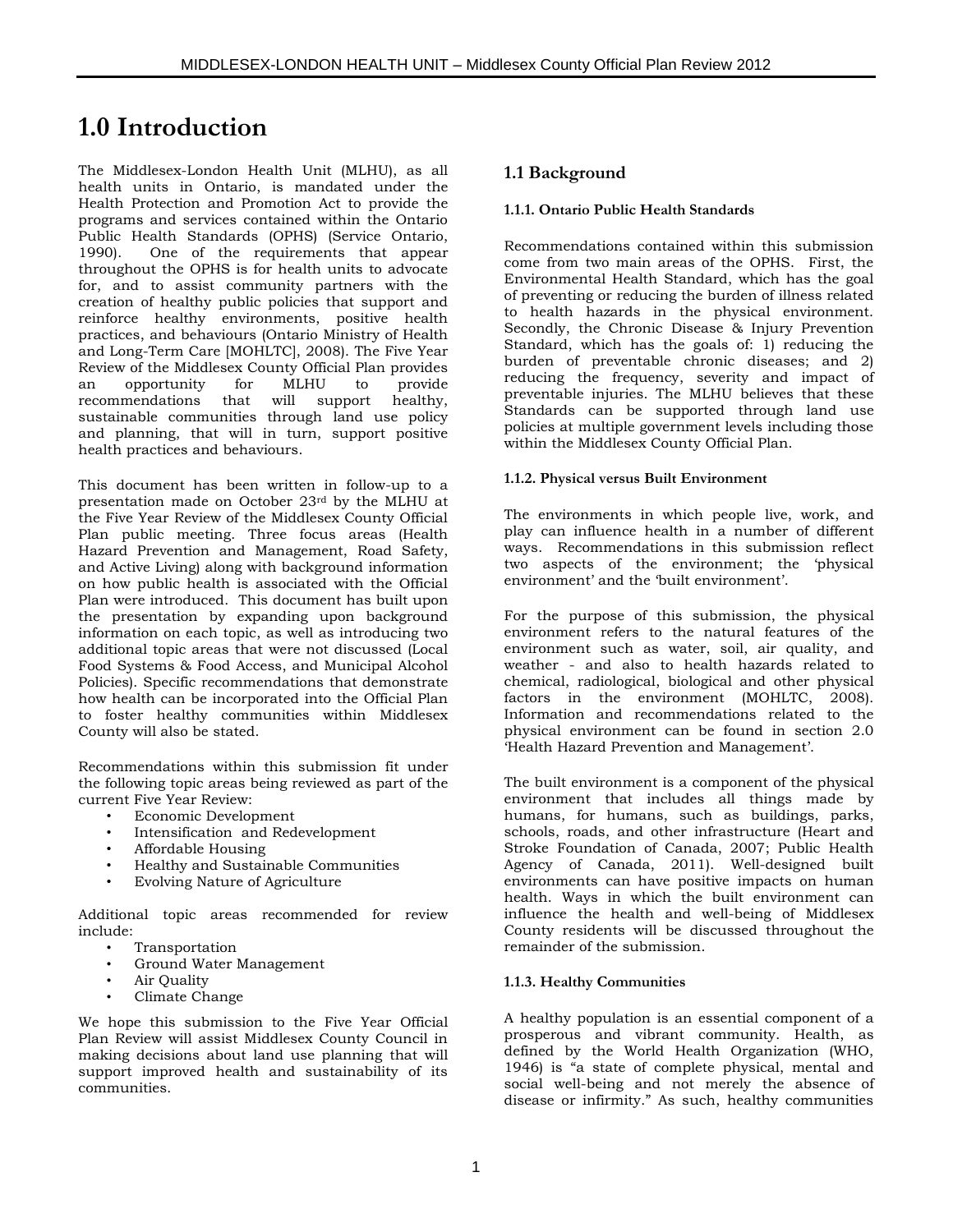are those that embrace and facilitate opportunities for citizen engagement in health promoting activities<br>through infrastructure, social services, and through infrastructure, social services, and supportive environments.

The Ontario Healthy Communities Coalition (OHCC, 2012) suggests that healthy communities share the following characteristics: clean and safe physical environments; commitment to peace, equity and social justice; adequate access to food, water, shelter, income, safety, work, and recreation for all; adequate access to health care services; strong, mutually supportive relationships and networks; a diverse and vital economy; and protection of the natural environments. Attending to these characteristics during the planning process will help ensure that Middlesex County and each encompassed municipality are healthy communities now and in the future to aid in population retention and promotion of quality of life.

## **1.2 Recommendations**

Specific recommendations will follow background information and a description of relevance within each topic area's section. Recommendations will be formatted to include the current Official Plan number and title, followed by the exact text currently found in the Official Plan. Additions are **in bold lettering** while deleted portions have a strike through them. When all lettering is bold, it means that it is a completely new addition. For example:

1.2 County Strategy

In short, the objectives for land use planning established in the Middlesex County Strategic Plan emphasize key components that will contribute to a healthy community including:

#### **safe environments that promote the**   $\bullet$ **health of residents**

This example displays the first of our recommendations: that the term of "healthy communities" be clarified, defined, and its principles extended throughout the Official Plan. The current Official Plan mentions healthy communities in a number of places. For instance, in section 2.3.4 - Economic Development, healthy communities are promoted through the encouragement of local municipalities to promote a high standard of urban design to create healthy communities that attract investment and facilitate a sense of place to improve quality of life.

We would like to recommend the addition of a human/social health aspect to the list of healthy community's attributes within the County Strategy. The current objectives for land use planning listed in the County Strategy (Section 1.2) are to "emphasize key components that will contribute to a healthy community including: the protection of the agricultural community; the management of growth; and a vibrant economy." A revision such as the one above acknowledges the importance of having an environment that contributes to the health and safety of the population as healthy communities are only as healthy as their members.

## **2.0 Health Hazard Prevention & Management**

## **2.1 Background Information**

Throughout the physical and built environments there are an abundance of influences that can impact the quality of life of those that live within it. Natural and manmade hazards exist and can be created, but must also be prevented to ensure the health of the public is maintained. Through efficient planning, assessment of land use compatibilities, and health impact assessments of proposed interventions/ developments, community health can be protected.

It is the intent of this section to address the Middlesex County Official Plan as it relates to public safety policies and protection from environmental and manmade influences associated with any physical, chemical, or biological impacts that are generated,

produced, or influenced by proposed or surrounding land uses.

## **2.1.1. The Provincial Policy Statement**

The Provincial Policy Statement (PPS) currently guides local and regional municipalities with planning principles to achieve safe communities. More specifically, the following policies of the PPS help to guide planning objectives to achieve healthy communities (MMAH, 2005):

> *Policy 1.1.1 (c)* - Healthy, liveable, and safe communities are sustained by….avoiding development and land use patterns which may cause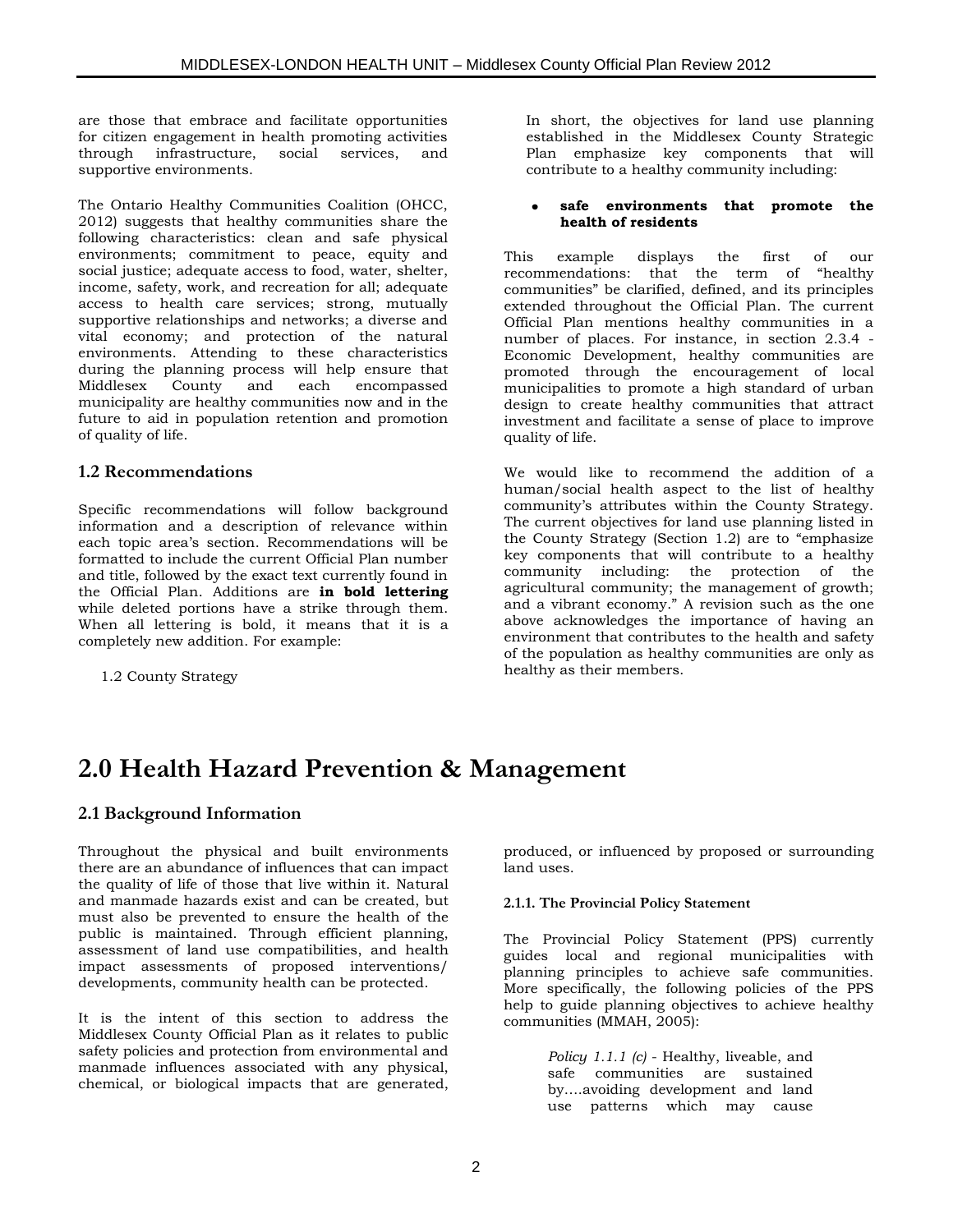environmental or public health and safety concerns.

*Policy 1.1.3.2 (a) 3* - Land use patterns within settlement areas shall be based on….densities and mix of land uses which; minimize negative impacts of air quality and climate change, and promote energy efficiency.

## **2.1.2. Health Protection & Promotion Act**

Utilizing community partnerships to garner objective health implications of planning decisions is a prime goal of this section, and is specifically guided by the Environmental Health Program Standards of the Ontario Public Health Standards (OPHS). The MOHLTC establishes guidelines to accomplish mandatory programs for Ontario Public Health Units under the Health Protection and Promotion Act, R.S.O 1990, c.H.7. This document addresses the provisions necessary to address program goals and sets expectations for boards of health to provide services that contribute to the "physical, mental, and emotional health and well-being of all Ontarians" (MOHLTC, 2008). Within the Environmental Program Standards, Health Hazard Prevention and Management is delineated by program activities and areas of focus to achieve the desired outcomes by reducing the burden of illness from health hazards in the physical environment, and dictates;

> "The board of health shall assist community partners to develop health policies related to reducing exposure to health hazards. Topics may include, but are not limited to: indoor air quality; outdoor air quality;<br>extreme weather; and built extreme weather; and built environments."

> > (MOHLTC, 2008).

The expected outcomes of the mandate are to reduce adverse health impacts from "exposure to chemical, radiological, biological and other physical factors in the environment" (MOHLTC, 2008). It is the goal of this section to utilize the planning expertise of Middlesex County, coupled with the health evaluations of the MLHU, to create working relationships that promote overall community health, and meets the vision of Middlesex County. A healthy community, as stated by Dannenberg (2003), is one that "protects and improves the quality of life for its citizens, promotes healthy behaviours and minimizes hazards for its residents, and preserves the natural environment".

## **2.2 Health Hazard Prevention & Management & the Official Plan**

Currently, the Middlesex County Official Plan has incorporated efficient environmental and public health protection policies that safeguard the community's health. For example, section 2.3.5 regarding general policies for growth management, recognizes the need for land use conflicts prevention. This policy is a broad, overarching statement that is essential to preventing negative health impacts to residents attributed from surrounding land uses.

Complimentary to that protective and forecasting approach to community health, is section 2.3.6, which outlines requirements for Settlement Capability Studies. The components required within the study expand on community servicing requirements, hydrology impacts, and examine long term suitability of the environment for development. The subsidiary influence of the information provided also gives a basis for health assessments, and a clear indication of potential risk from the environment on public health.

## **2.3 Recommendations**

The following is an overview of the Middlesex-London Health Unit's recommendations to the Official Plan regarding health hazard prevention. While the current Official Plan addresses public health protection, the recommendations outlined here are suggestions that complement the already implemented policies, and assist in future protection from potential health hazards.

2.2.3.3 Aggregate Resources: New Pits and Quarries

In considering applications to permit new pits and quarries, local municipalities shall be satisfied that the following are addressed:

e) the impact on any existing or potential**, private and/or** municipal water supply -<br>resource areas.

## 2.2.4.5 Petroleum Resources: Hazard Policies

Development on, abutting or adjacent to lands affected by former mineral resource operations will be permitted only if rehabilitation measures to address and mitigate known hazards are underway or have been completed **to the satisfaction of the Middlesex-London Health Unit.**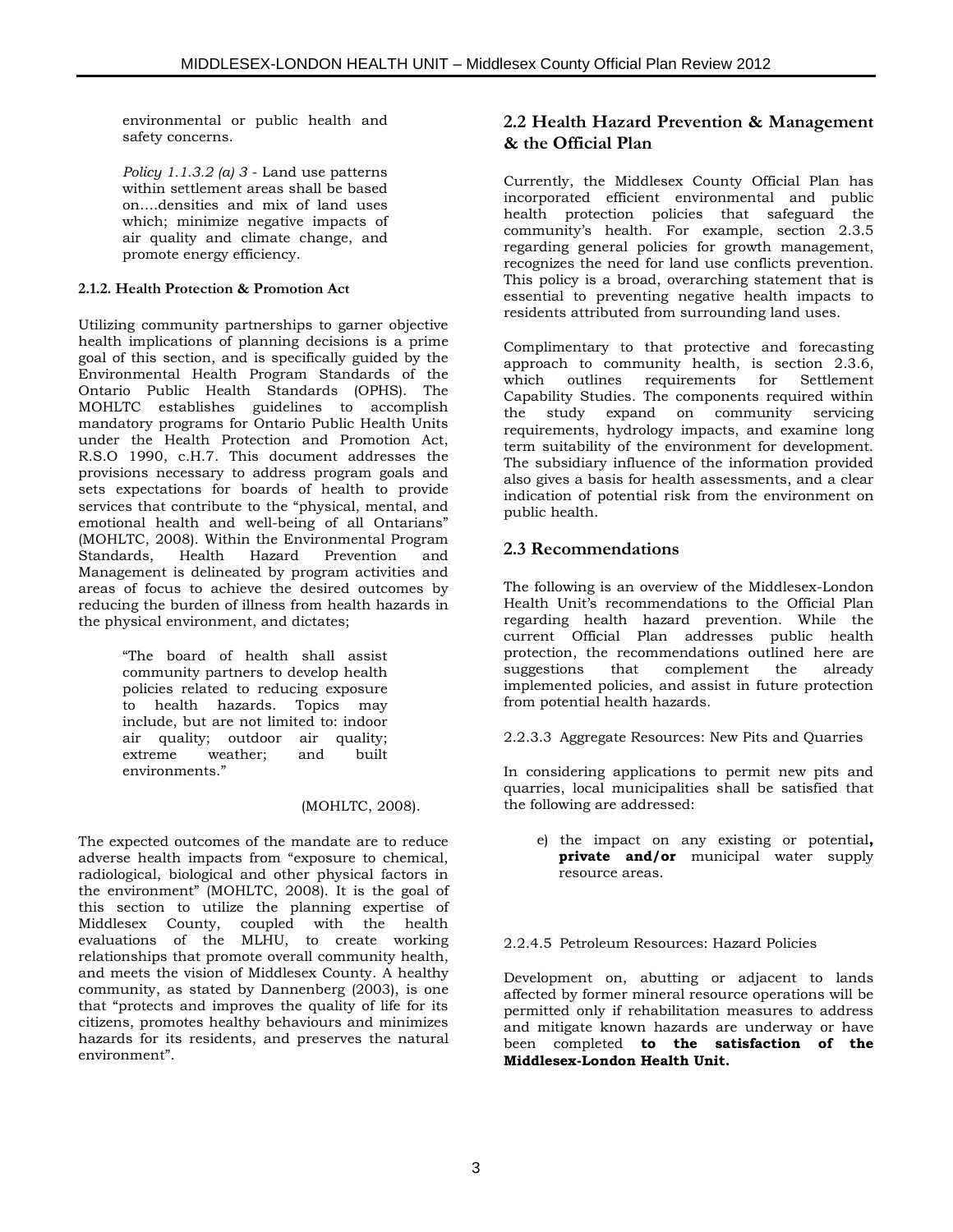*The inclusion of public health protection would be consistent with Provincial Policy Statement - Policy 2.5.2.4 (*MMAH, 2005)*.*

2.3.3 Growth Management: Forecasting Growth

#### **Local municipalities should direct future growth away from incompatible land uses that may pose a health hazard to adjacent residents.**

2.3.6 Growth Management: Settlement Capability Study

The Settlement Capability Study shall be completed to the satisfaction of the County in consultation with the Province and shall include the following

- d) an identification of any existing restrictions to future development; **including any potential hazards.**
- 2.3.7.3 Housing Policies: Intensification and Redevelopment

The County and local municipalities shall support opportunities to increase the supply of housing through intensification and redevelopment in appropriate locations, taking into account municipal services, transportation and environmental **and human health** considerations.

2.3.7.3 Housing Policies: Intensification and Redevelopment

County Council shall encourage residential intensification and redevelopment in areas designated for residential use which comply with the following criteria;

**current land and/or surrounding land uses do not pose an adverse impact on human health**

2.4.2.2 Transportation Network: General Policies

**k) Provide adequate buffers from provincial highways/County Roads and residentially designated areas.**

- 2.4.4.1 Waste Management: General Policies
	- c) Require development proposals within 500m of active or closed landfills to be accompanied by a study. **The study shall address buffers to residential areas and potential human health risks, as well as nuisance odour.**

#### 3.2.1 Settlement Areas: Introduction

The Growth Management policies of this Plan, presented in Section 2.3, direct a significant portion of the County's future Growth to Settlement Areas in order to:

**protect human health**

### 3.2.3 Settlement Areas: Local Official Plans

To achieve some consistency of approach, the County encourages local municipalities to include general development policies in their local official plan dealing with the following issues:

#### **m) community human health protection**

#### 3.3.5 Agricultural Areas: Farm Related Commercial and Industrial Uses

Commercial and industrial development directly related to, and supportive of, agricultural operations, including feed mills, farm implement dealers, grain drying, abattoirs, kennels, stables and veterinary clinics may be permitted providing the following policies are considered:

#### **h) commercial/industrial use should not pose an unacceptable adverse risk to adjacent residential areas.**

4.2 Amendments to the County Plan and Monitoring

When submitting an application to amend the County Official Plan, the applicant shall provide supporting documentation, to the satisfaction of County Council, which adequately addresses the following:

### **f) the proposed impact on human health**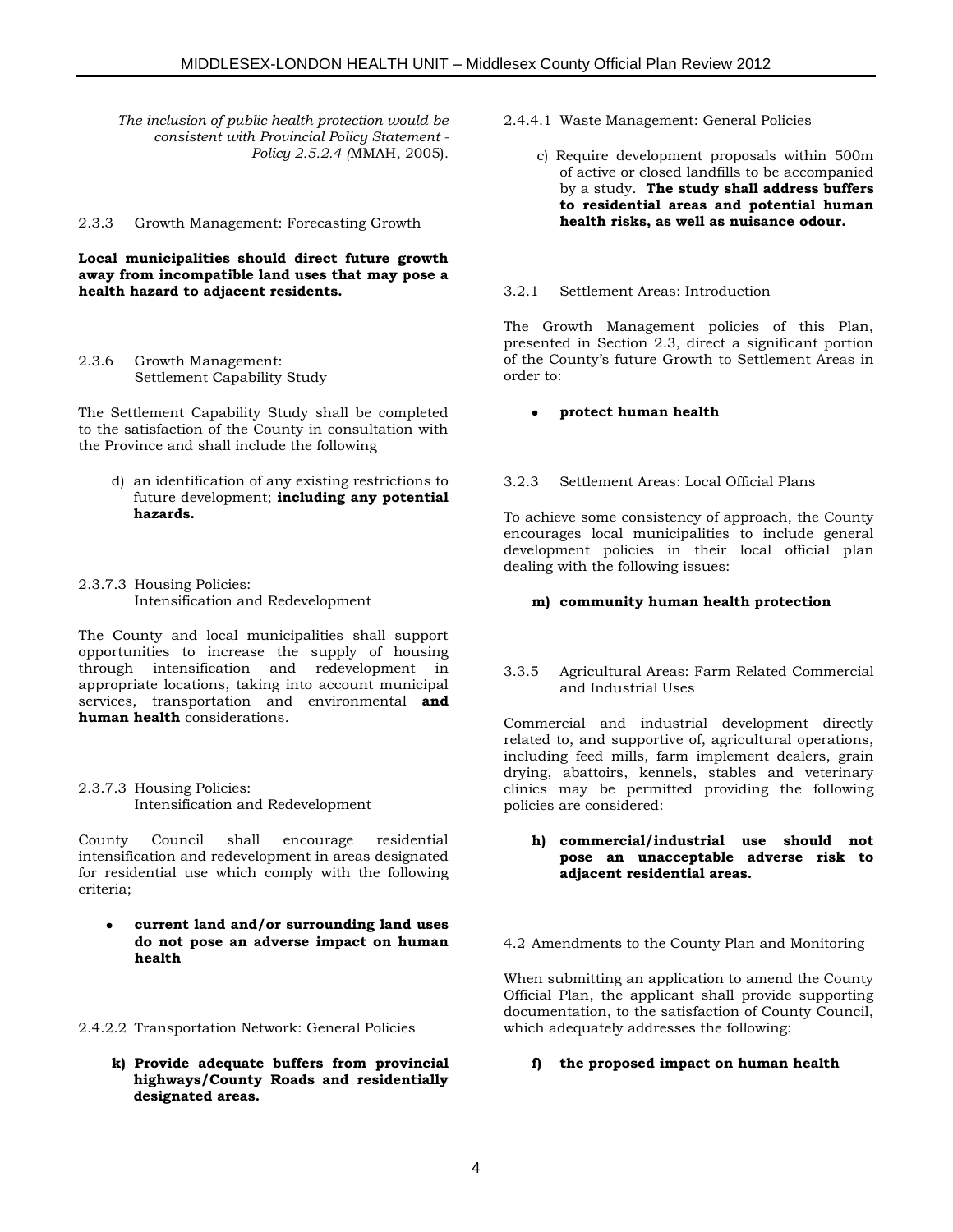#### **Consider a Nonspecific Policy section addition for compatible land uses:**

To adequately assess new industrial facilities, as well as expanding residential settlement areas, incorporating established guidelines for separation distances to ensure public health protection and industrial success. More specifically, using the

Ministry of the Environments D-6 Guidelines to delineate separation distances between industrial and sensitive land uses will help to achieve this goal. In conjunction with the Minimum Separation Distance Formulae already incorporated into the Official Plan for agricultural applications, the D-6 Guidelines will compliment land use compatibility throughout both settlement and agricultural areas.

## **3.0 Active Living 3.1 Background Information**

Active living is an important component of a healthy lifestyle and an integral aspect of what makes a community healthy. Although the individual assumes primary responsibility for their own physical activity levels, the environmental supports that exist within a community can play a significant role in how easy or difficult it is to live an active lifestyle. This section outlines the benefits that an active lifestyle can have to both the individual and to the broader community and how land use planning policies can create environments supportive of active living across the lifespan.

#### **3.1.2. Physical Activity**

### **Health Benefits**

One particular health-promoting activity from which all Middlesex County residents can receive health benefits from is regular physical activity. Physical activity reduces obesity rates, improves well-being and quality of life, and reduces the risk of over 25 chronic conditions including heart disease, stroke, high blood pressure, type 2 diabetes, and even certain types of cancer. In children and youth, physical activity aids in the development of cardiovascular fitness, strength, and bone density. Among adults it increases individuals' levels of fitness and allows greater ease, comfort, and reduced fatigue in performing daily tasks. Physical activity among the older adult reduces the amount of bone density loss and helps reduce the risk of falls through maintenance of strength, flexibility, balance, and coordination. (Public Health Agency of Canada [PHAC], 2011a; World Health Organization [WHO], 2011a; WHO, 2011b; WHO, 2011c)

### **Canadian Physical Activity Guidelines**

To achieve optimal health benefits, the Canadian Society for Exercise Physiology (CSEP, 2011) recommends adults (age 18+) engage in 150 minutes of moderate to vigorous physical activity (MVPA) per week, and children and youth (ages 5-17) accumulate at least 60 minutes of MVPA each day. Despite these recommendations, physical inactivity is an alarming trend. Studies have identified that only 15.4% of Canadian adults between the ages of 20 and 79 are accumulating the recommended 150 minutes of MVPA per week, and only 6.7% of children between 6 and 19 years of age are accumulating the recommended 60 minutes of MVPA a day (Colley et al., 2011a; Colley et al., 2011b).

#### **Obesity Rates**

Inactivity often leads to obesity, which is a significant societal concern. Rates have more than doubled in Canada over the last 30 years with 26% of children and 25% of adults being overweight or obese (Heart and Stroke Foundation, 2012; PHAC, 2011b). Locally, the Community Health Status Report states 46.7- 60.4% of adults over 18 years of age within Middlesex-London in 2009/2010 were overweight or obese (MLHU, 2012a).

#### **Economic Burden**

The compounding health problems associated with inactivity stretch beyond the individual to impact the broader community. Obesity has been identified as an economic problem both directly and indirectly. Direct costs of obesity include hospital stays and pharmaceutical expenses while indirect costs include loss in productivity due to disability or death. It is estimated that in 2008 the indirect and direct costs of obesity in Canada were \$4.6 billion, which is a significant increase from \$3.9 billion in the year 2000 (PHAC, 2011b). Cardiovascular disease – the number one cause of premature death in Canada and associated with obesity – claims the lives of 79,000 Canadians annually and costs the health-care system over \$7.3 billion in direct costs and \$12.4 billion in indirect costs (Ministry of Municipal Affairs and Housing, 2008). Local economies also share the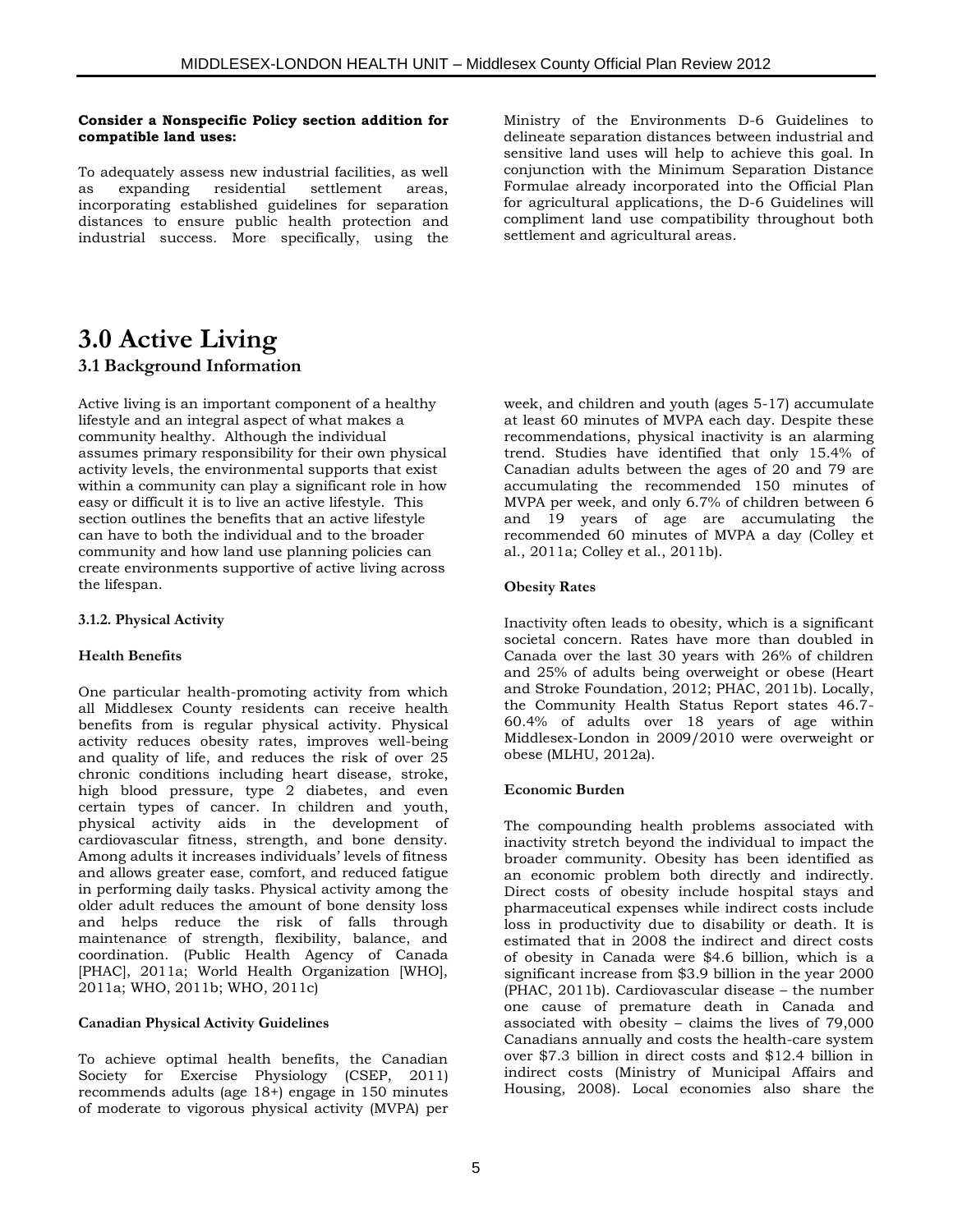strain of increased costs and reduced productivity due to illness, disability, and death related to obesity.

## **Physical Activity – Policy Action Team**

The alarming statistics stated above, prompted the creation of the Physical Activity - Policy Action Team (PA-PAT) under the umbrella of the Healthy Communities Partnership Middlesex-London. The PA-PAT is made up of representatives from 16 different community organizations that serve the Middlesex-London area. In 2011, as part of the Ministry of Health Promotion's Healthy Communities initiative, the Healthy Communities Partnership conducted Focused Discussion Groups where representatives from the City of London and Middlesex County identified physical inactivity as a top priority to be addressed locally. Through this process suggestions were provided on how to address physical inactivity within both the urban and rural settings of London and Middlesex County (MLHU, 2011a). Input from this partnership has been included in this portion of the report, which reflects and builds upon some of the ideas generated within those Focused Discussion Groups.

The following recommendations will focus on two primary areas that promote physical activity: 1) recreational opportunities and facilities, and 2) the use of active transportation. Official Plan policies can play a key role in improving the physical activity habits of residents. For example, the Heart and Stroke Foundation of Canada (2011) recommends that local governments work with other levels of government to create policies, communities, and environments that are walkable, provide access to recreational facilities, and support active transportation.

The remainder of this section will describe how land use planning can encourage physical activity through Official Plan amendments. Specific recommendations of how these particular concepts can be incorporated into the Official Plan are stated at the end.

## **3.2 Recreation**

Recreational opportunities do not always require large, expensive facilities. Parks, walking trails, and other green spaces can be developed that not only provide options for physical activity, but work towards preserving the natural environment, creating a sense of community, and improving the mental health of individuals.

## **Parks**

The presence of, and access to, parks have been found to increase children's physical activity levels, facilitate gross motor activity, promote free play, maintain healthy weights, and potentially decrease psychological distress (McCurdy et al., 2010; Tucker, Irwin, Gilliland, & He, 2008). Physical components that parents have identified as encouraging them to allow their children to access parks include sufficient shade, water facilities, swings and other equipment, and picnic areas (Tucker, Gilliland, & Irwin, 2007). Research shows that providing more trees in parks will facilitate greater levels of physical activity among all ages as well as provides further health benefits associated with sun safety and the provision of shade (Levine-Coley, Kuo, & Sullivan, 1997; Taylor, Wiley, Kuo, & Sullivan, 1998). Parks also provide a low-cost option for activity among low-income residents. Proximity to parks is also a determinant of physical activity (Cohen et al., 2007). Policies should therefore support the creation and preservation of municipal green space in the form of parks and other natural environments that can have a positive impact on physical activity levels of all residents.

### **Trails**

Increased participation in recreational activities can also be achieved through the development and maintenance of trails. Trails are one of the assets of Middlesex County given the Carolinian forests and conservation areas. Natural recreation environments such as trails can also provide positive economic impacts on a community. For example, the regular maintenance of trails not only promotes the conservation of natural resources and increased physical activity, but also provides an opportunity for tourism. Input from the Healthy Communities Partnership focus groups further recommended the use of technology such as smartphones to access trail maps and the use of Geographic Positioning System (GPS) units for geocaching. Ideas such as this could serve to attract youth and further promote tourism and physical activity within Middlesex County (MLHU, 2011a).

## **3.3 Active Transportation (AT)**

Active transportation (AT) is any mode of travel that is human powered (non-motorized), including walking, running, cycling, in-line skating, skateboarding, and the use of a wheel chair. AT can be used for commuting/purposeful or recreational reasons. It is important to develop environments where physical activity is engineered into communities so the healthy choice also becomes the *convenient and enjoyable* choice as a lack of motivation has been identified as a primary reason for Canadian adults' being inactivite (Dallaire et al., 2012).

Active transportation has been shown to increase the amount of time spent being physically active for both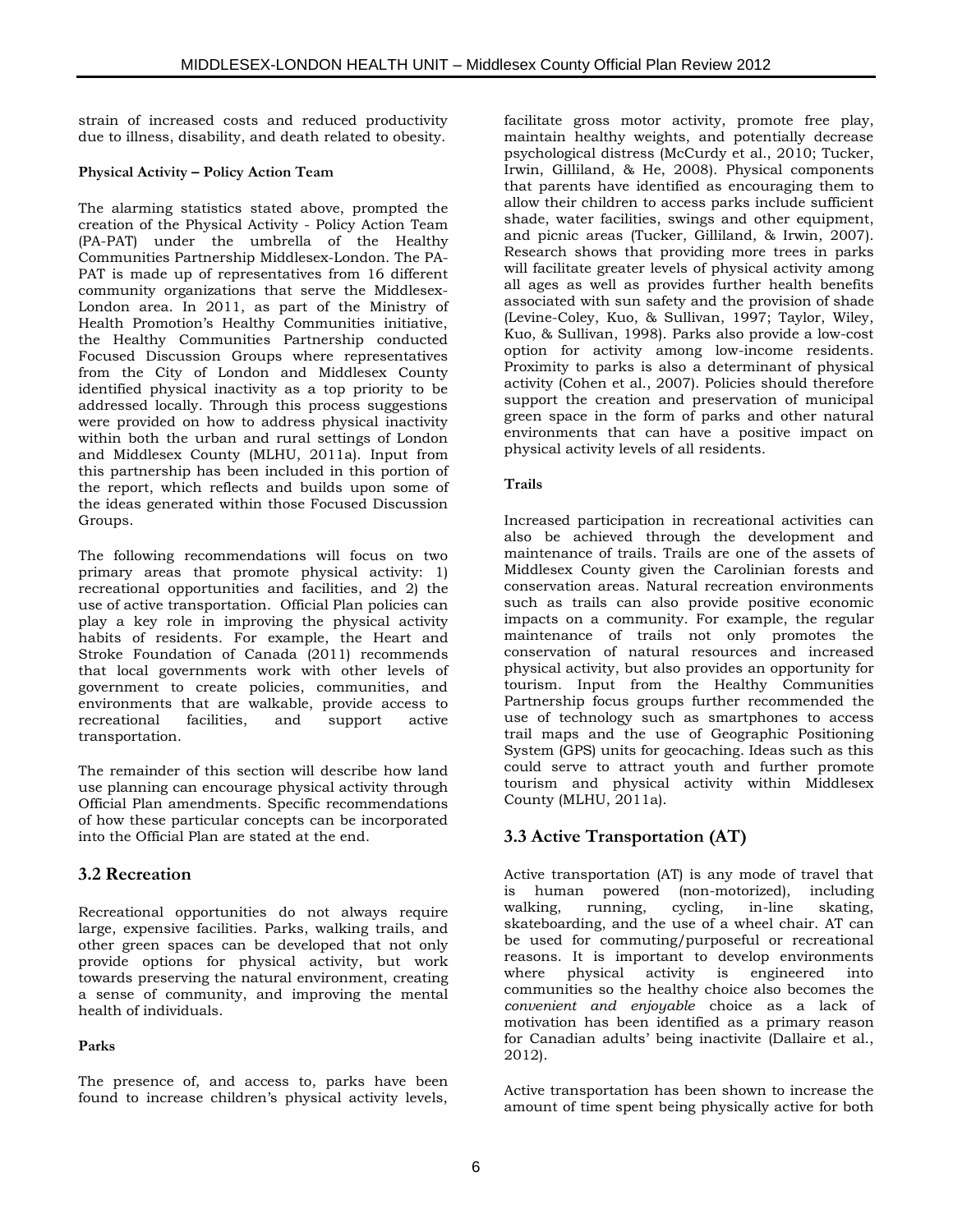adults and children (Cooper, Page, Foster, & Qahwaji, 2003; Dill, 2009; Gotschi et al., 2011). Children who use AT for the journey between home and school are more likely to meet their daily physical activity recommendations compared to those who use motorized modes of travel (Davison, Werder, & Lawson, 2008). The benefits to children using AT will be discussed further in section 4.0: Road Safety.

The current rate of Middlesex County residents using AT ranges from 3.3% in Adelaide Metcalfe to 6.3% in Strathroy-Carodoc, which is comparable to the Provincial average of 6.8% (MLHU, 2011a). While the County is a largely rural community, there are several settlement areas that provide an ideal opportunities for residents to use AT for access to general amenities as destinations are often closer together than in some urban and suburban settlement areas.

### **3.3.1. Active Transportation & the Built Environment**

Communities can be created to be more conducive to AT through:

- **intensification** or increasing **residential density** to decrease the distance between destinations,
- **higher connectivity or intersection density** to provide multiple routes and decreased distances between destinations,
- **mixed land-uses** to provide amenities within walking distance to residential locations, and
- **aesthetically pleasing building design**, particularly in commercial areas

(Bungum, Lounsbery, Moonie, & Gast, 2009; Kerr, Frank, Sallis, & Chapman, 2007; Maddison et al., 2009)

Settlement areas that are conducive to AT have many benefits that include increased health equity, accessibility, improved air quality, and opportunities for economic development. Increasing accessibility through AT allows those who do not own a motorvehicle whether due to age, abilities, or income levels, access to amenities. Creating equity among those of different social classes further improves health impacts as those in lower income brackets are already at greater health disadvantages (WHO, 2012a). Policies that provide access to schools within settlement areas through trails, pathways, and sidewalks will also allow children access to their primary destination through AT. Creating environments conducive to AT for children, youth, and the aging population, with all levels of abilities, results in a community that is accessible for all.

**Economics**

Active transportation is economically advantageous as gas prices continue to rise. Although travel by motor-vehicle is necessary to access destinations throughout the County, supporting AT within settlement areas provides opportunities for people to be active once they reach their destination. This is also the ideal location for cost savings as mileage is poorer within settlement areas that require ample starting and stopping.

Creating "walkable" communities that promote AT have also been found to be beneficial in revitalizing downtown and main streets of small communities. Larger urban centres have recently been incorporating theories of "Smart Growth" and "New Urbanism" that take the approach of creating small town-like centres throughout cities to create neighbourhoods that are walkable, accessible, and foster distinctive, attractive communities with a strong sense of place (Tirado, 2012). The purpose of these approaches is to advocate for better growth policies that promote farmland protection, neighbourhood revitalization, affordable housing, and livable and sustainable communities (Tirado, 2012). Walkable communities that promote a sense of place also facilitate social cohesion where neighbours have increased trust in people and are more socially engaged (Leyden, 2003). Middlesex County is the ideal place to foster these types of communities because of its strong agricultural roots and a culture where these characteristics are valued.

### **Air Quality & Respiratory Health**

Decreasing the number of vehicles on the roads will improve air quality by reducing the amount of greenhouse gas and carbon dioxide being emitted. Reducing the amount of pollutants in the air benefits human health for those with respiratory ailments. The most commonly reported health conditions among children within Middlesex-London are breathing problems such as asthma and bronchitis. The Ontario Medical Association's Illness Costs of Air Pollution model estimated 434 total premature deaths in 2012 within Middlesex-London were attributed to air pollution (MLHU, 2012b). The Canadian Medical Association (2008) analyzed the economic costs attributed to illnesses related to air pollution and found \$3.6 billion in costs per year in Ontario and \$8.1 billion across Canada. Reducing the amount of greenhouse gas and carbon dioxide being emitted can also decrease impacts related to climate change. Therefore, decreasing car use within settlement areas will aid in incidence reduction of respiratory illness, create environments more conducive to being physically active, and help protect the environment. This can benefit individuals, businesses, and the municipalities economically.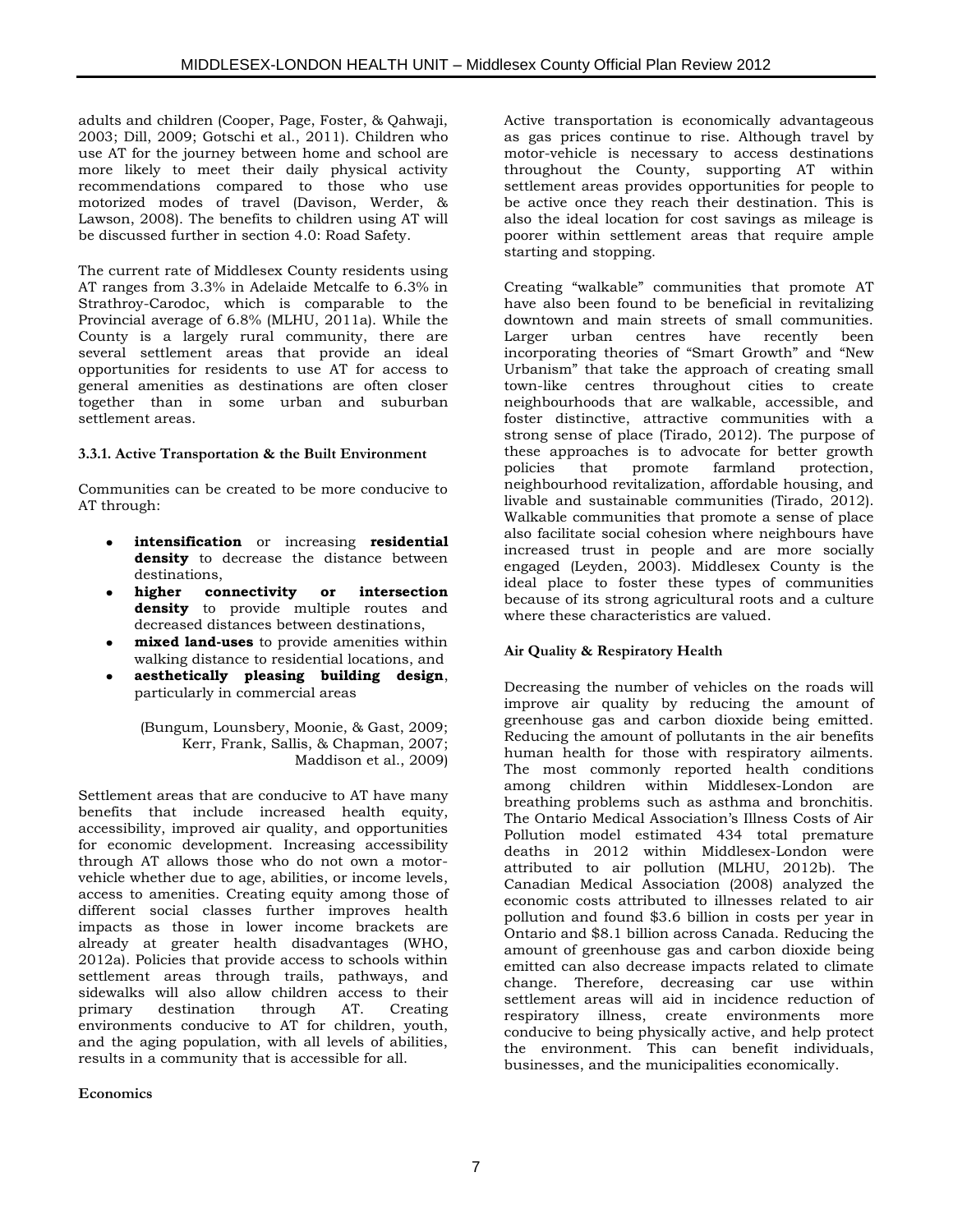### **3.4 Physical Activity & the Official Plan**

The current Middlesex County Official Plan recognizes the need to promote healthy and diverse communities as seen through policies such as 2.3 within Growth Management. This policy recommends "creating communities where residents can live, work and enjoy recreational opportunities". The Transportation Network (2.4.2) General Policies also provides specific guidelines with regard to encouraging safe, convenient, and visually appealing pedestrian facilities. These, along with other policies within the current Official Plan present opportunities for creating environments that reinforce active lifestyles. Additional support can be provided through the following Official Plan recommendations.

### **3.5 Recommendations**

The following recommendations support the current Middlesex County strategy for a healthy community through land use policies that promote active living. Adopting the following recommendations will also provide leadership to individual municipalities by encouraging active living policies to be incorporated into their local Official Plans.

2.3.4 Growth Management: Economic Development

Through the policies of this plan the County will;

- d) encourage local municipalities to promote a high standard of **aesthetically pleasing** urban design to create healthy**, vibrant** communities which attract investment;
- f) support the retention **and creation of accessible** of educational, health, cultural**, recreational,** and religious facilities to ensure that the County's communities are provided with those opportunities that facilitate growth **and optimize health** and well-being. Such facilities provide a vital role in small communities and add economic vitality and a sense of place **and community**  where quality of life is considered a major

attraction for growth**,** and development**, and sustainability**.

2.3.5 Growth Management: General Policies

The policies of this Plan are intended to promote communities that are diverse**, healthy,** and have a sense of place **and community**.

- 2.3.6 Growth Management: Settlement Capability Study
	- i) **an assessment of active transport infrastructure needs, including existing infrastructures and their condition.**
- 2.4.2.1 Transportation Network: Transportation Hierarchy
	- c) Based on the volumes, types, and nature of the traffic, municipal roads may be classified as arterial, collector or local roads in the local official plan. **Local Official Plans should also include policies that encourage and support the development and maintenance of road design that includes features that support safe active transportation for all users.**

2.4.2.2 Transportation Network: General Policies

e) Encourage safe, convenient and visually appealing pedestrian **infrastructure and**  facilities **for active modes of transportation (i.e., walking and cycling) with**in Settlement Areas;

New Policy:

**Adoption of a Physical Activity Charter within Middlesex County, and to encourage the adoption and implementation of the Charter among individual Municipalities to help guide and influence policies that promote physical activity.**

## **4.0 Road Safety 4.1 Background Information**

Road safety is an important public health issue where human health and safety can be greatly protected and promoted. Road safety strategies helps attain the Ontario Public Health Standard related to reducing the frequency, severity, and impact of preventable injuries. Collisions on roads impact all users

including drivers, cyclists, and pedestrians, with national, provincial, and local data indicating motorvehicle collisions (MVCs) as a leading cause of death and injury (Ontario Injury Prevention Resource Centre, 2012a).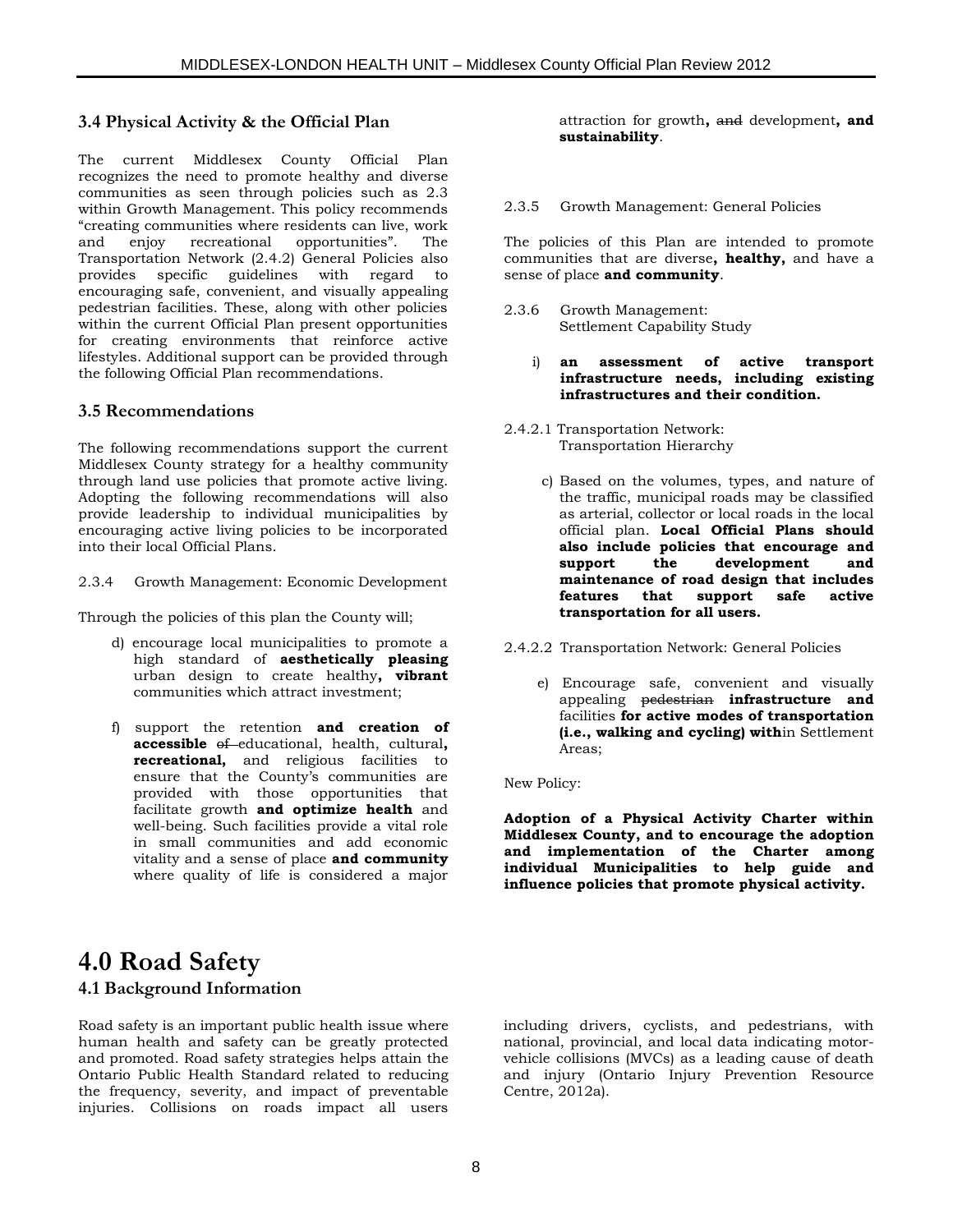#### **4.1.1. Motor-vehicle Collisions (MVC)**

Motor-vehicle collisions are the second leading cause of injury-related hospitalizations and deaths among both males and females within Middlesex-London (MLHU, 2012c). Of all emergency room visits and hospitalizations related to road injuries (Middlesex-London), collisions among motor-vehicles are first, followed by cyclists and then pedestrians. Deaths related to road injuries have a slightly different pattern with motor-vehicles being first, followed by pedestrians, then cyclists. Within Middlesex County, residents are more likely to be injured (1.5-1.9 times) or die (2.3 times) from MVCs than London residents (MLHU, 2009).

#### **4.1.2. Safety Concerns among Children**

The previous Active Living (3.0) section discussed the benefits of active transportation (AT); however, road safety concerns are preventing the use of active modes of travel (Timperio, Crawford, Telford, & Salmon, 2004). Among children, safety concerns related to traffic are a primary factor preventing the use of AT between their most common destinations of home and school (Rodriguez & Vogt, 2009). Providing supportive infrastructure that promotes safe AT has been found to increase the number of children using AT to school and in and around their neighbourhoods (Kerr et al., 2006). AT among children has been shown to benefit their health as those who use AT to school have higher levels of overall physical activity and are more likely to use AT for other destinations that continue into adulthood (Tucker et al., 2009). Children using AT to school also improves respiratory health problems such as asthma as more children using AT decreases the number of children being driven in motor-vehicles, which will lead to a reduction of air pollutants being emitted in the school's vicinity (Schwartz, 2004). Environments that are conducive to children's use of AT also create communities that are accessible for all users as children are often more limited than other populations.

#### **4.1.3. Cycling & Pedestrian Death Reviews**

The recent Cycling Death Review and Pedestrian Death Review released by the Office of the Chief Coroner for Ontario reviewed all accidental deaths to determine measures to prevent deaths attributed to walking and cycling. The Cycling Death Review assessed all accidental cycling deaths in Ontario from January 1, 2006 to December 31, 2010. The Pedestrian Death Review included all pedestrian deaths in Ontario from January 1. 2010 to December 31, 2010. The recommendations were direct responses to circumstances related to the reviewed deaths. One identified area of concern was that of road infrastructure. Both the cycling and pedestrian

reviews recommended providing "complete streets" when building new communities or reconstructing older ones, to decrease the incidence of pedestrian and cycling deaths. (Queen's Printer for Ontario, 2012a; Queen's Printer for Ontario, 2012b).

## **4.2 Roads for all Users**

#### **4.2.1. Physical Infrastructure & Complete Streets**

The recommendations concluding this section will focus on decreasing the number of injuries and deaths through transportation infrastructure on Middlesex County roads.

One method that has been gaining popularity in both theory and practice, as was recommended by the Cycling and Pedestrian Death reviews, is that of complete streets. Complete streets "are designed and operated to enable safe access for all users, including pedestrians, bicyclists, motorists and transit riders of all ages and abilities" (Smart Growth America, 2010). Complete streets policies are supported by many federal, provincial and local organizations such as the National Complete Streets Coalition, the Office of the Chief Coroner for Ontario, the Ontario Ministry of Transportation, and the Healthy Canada by Design CLASP initiative.

Roads are often built for cars, which can jeopardize the safety of vulnerable road users such as pedestrians and cyclists. In 2004 to 2006, vulnerable road users accounted for 22% of traffic fatalities in Canada (pedestrians = 13%; motorcyclists = 7%; and bicyclists = 2%) (Transport Canada, 2010). However, complete streets increase access and safety for all road users and modes of transportation. Implementing complete streets policies also help to accommodate people with disabilities, seniors and those of low socio-economic status who require affordable and safe transit options. (LaPlante & McCann, 2008; McCann, 2005).

Physical infrastructure recommended to aid in the development of complete streets includes:

- Improved pedestrian infrastructure, o Sidewalks
	- o Landscaping features such as trees, planters, and ground covers
	- Improved cycling infrastructure,
		- o Bike lanes
		- o Racks and parking areas
		- o Wider shoulders

(Queen's Printer for Ontario, 2012b)

We recommend that Middlesex County consider inserting complete streets policy statements into the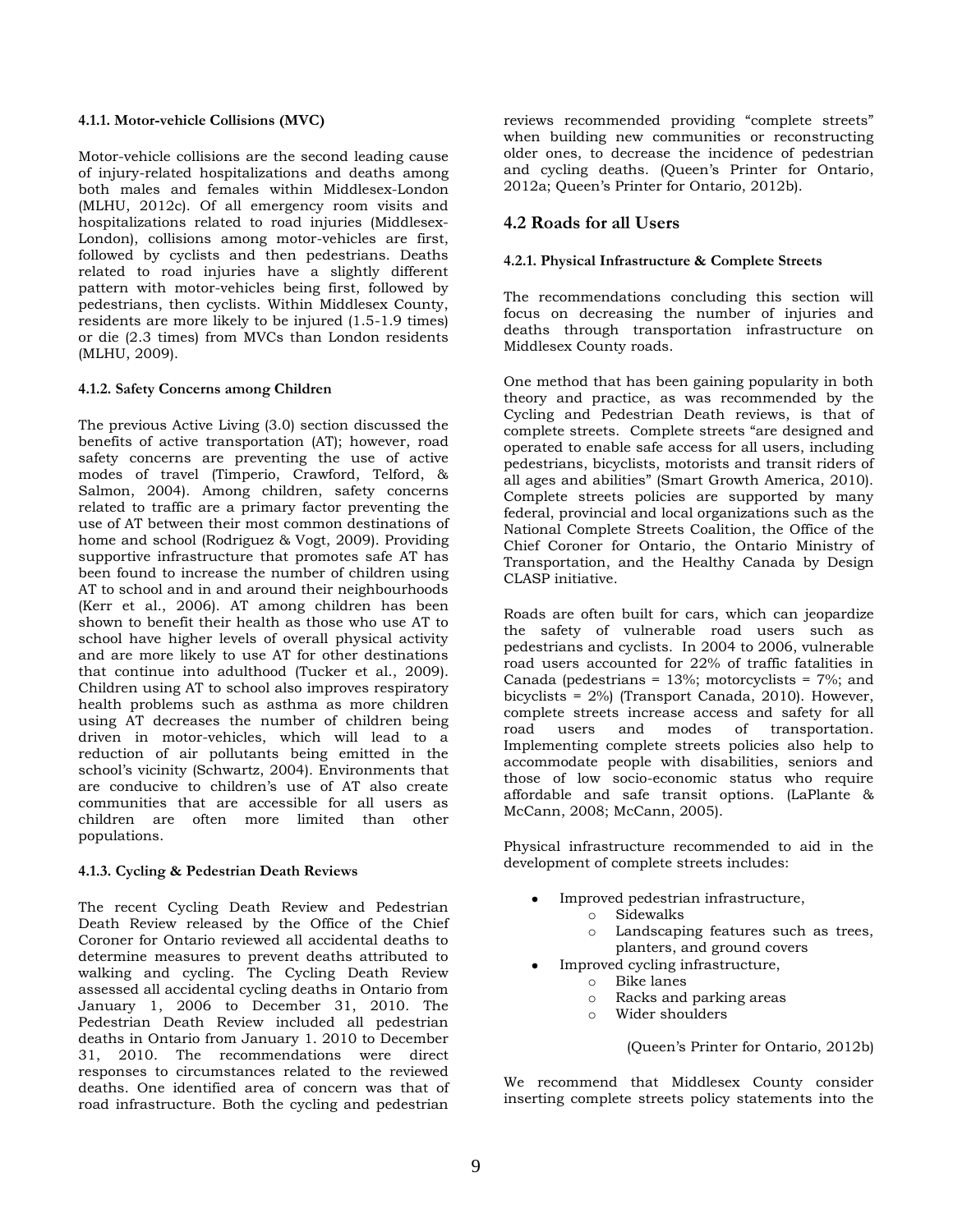Official Plan that promote the health and safety of County residents. Due to the transportation hierarchy leading to different roads being owned and operated by the federal government, provincial government, County, local municipalities, and public and private agencies, the focus of the recommendations will be for Middlesex County to encourage safety for all road users on County roads, as well as to guide municipalities to include complete streets within their Official Plans for local roads.

#### **4.2.2. Cycling Infrastructure**

Due to the large distances between settlement areas within the County, providing infrastructure for pedestrians is difficult; however, it is much more feasible to provide infrastructure for cyclists. The Ministry of Transportation's (2011a) Transit-Supportive Guidelines states "in small towns or rural settlement areas where the provision of sidewalks may not be feasible, consider providing a paved shoulder linking major destinations". Appropriate widths will vary according to engineering standards for road traffic volumes and speeds; however, the Ministry of Transportation (2011b) is currently reviewing their Bicycle Policy to better accommodate cycling within the provincial highway network. Part of this project is to update the Bike Path Design Guidelines that will provide engineering design standards to safely accommodate cyclists on all types of roads. Providing this infrastructure will thereby benefit the health of Middlesex County residents by providing safer places for cycling.

#### **Economic Benefits**

Providing safe cycling infrastructure on Middlesex County roads will also provide an avenue for tourism. Cycling has been gaining popularity in North America and several Ontario regions are implementing infrastructure to support this development (Welcome Cyclists, 2012). Other communities have found that cycling tourists offer more economic gain as they do not spend as much money on transportation, but are more likely to spend money along their route and at destinations (Pratte, 2006).

#### **4.2.3. Pedestrian Infrastructure**

Infrastructure related to pedestrians may not be as feasible between communities within Middlesex County, but the settlement areas provide excellent opportunities for AT. The Active Living (3.0) segment identified ways to remove infrastructural barriers to AT while this section will review infrastructural changes to remove safety concerns.

Safe road design for all users goes beyond complete streets and includes traffic calming interventions that can reduce the number and severity of collisions. Components of traffic calming include speed reduction, volume reduction, decreased number of points of conflict, and improved visibility.

Traffic calming structures include:

- Street trees and landscaping
- Raised cross walks
- Raised intersections
- Textured pavement
- Traffic circles
- Curb extensions at intersections
- Curb extensions midblock
- Speed humps
- Centre-island narrowing
	- (Fehr & Peers, 2012)

Roundabouts serve to decrease conflict points and speed, curb extensions improve pedestrian visibility and reduce the distances they have to travel on the road, and textured pavement and complex environments for drivers can result in more attention being paid to the roads. Motor-vehicle traffic volume will also decrease as active modes of travel increase.

## **4.3 Road Safety & the Official Plan**

The encouraging aspect of injuries and deaths is that they are preventable. Using a multi-pronged approach is the most effective strategy to decrease injuries. Strategies for injury prevention include education (i.e. social media), enforcement (i.e. police) and engineering (i.e. road design and infrastructure). According to the Canadian Injury Prevention and Control Curriculum, engineering and enforcement are the most effective approaches when complimented by educational interventions (Alberta Centre for Injury Control & Research, 2003).

Middlesex County has been experiencing a decrease in the number of fatalities due to MVCs since 2008 with the help of the Collision Reduction Strategy, a partnership between Middlesex County, 3M, and the Ontario Provincial Police. We believe that the Official Plan can continue to support and enhance road safety in Middlesex County through policy statements that promote road infrastructure designed for all road users. The following recommendations demonstrate specific ways that the Official Plan can be enhanced to provide safe travel for all ages and abilities, both within and between the communities of Middlesex County.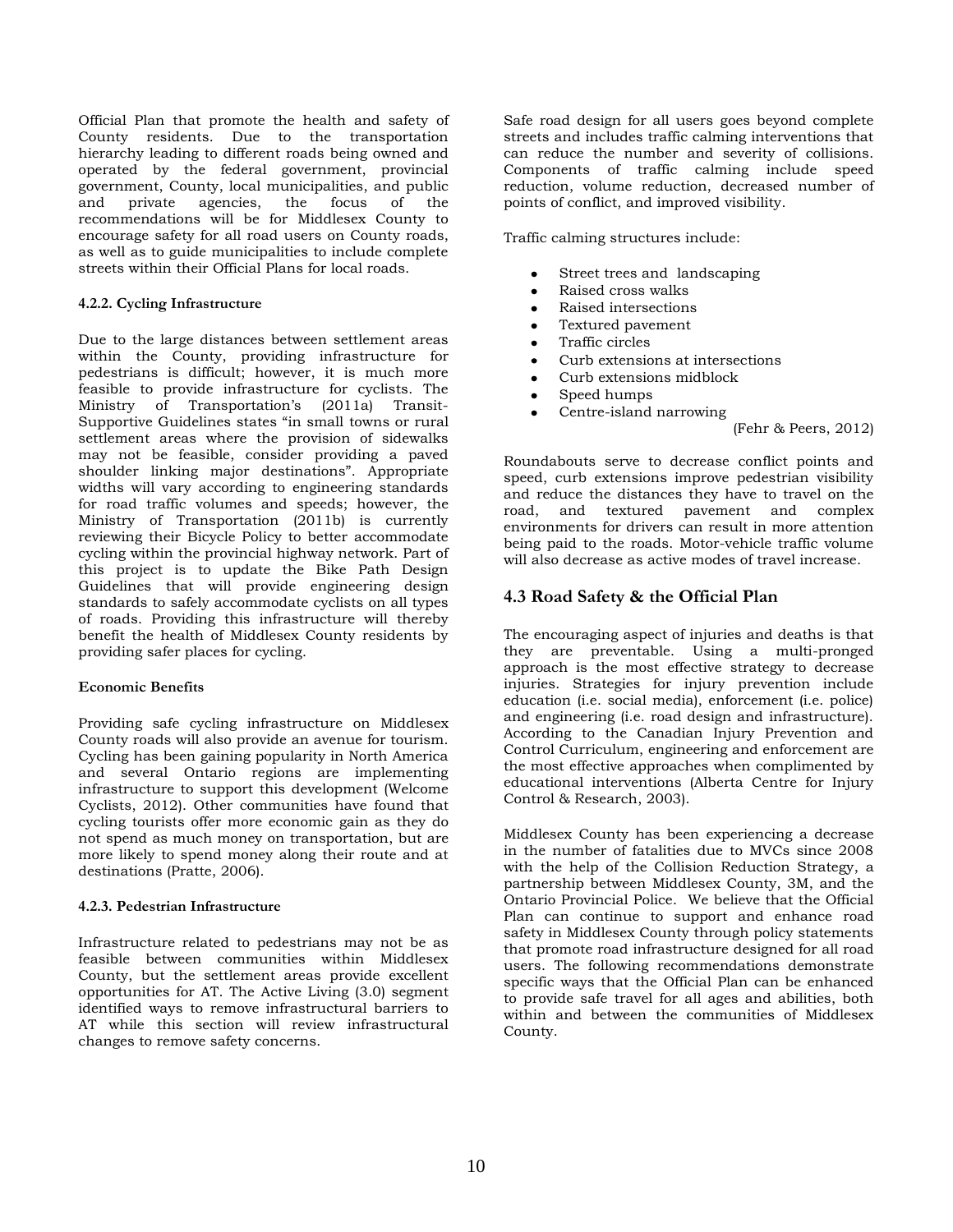#### **4.6 Recommendations:**

2.4.2.2 Transportation Network: General Policies

The County shall:

- b) Allocate resources to ensure the transportation system meets the need of **all** road users, **including drivers, cyclists and walkers**, and growth policies of the County
- g) Ensure that development proposals that are likely to generate significant traffic are accompanied by a transportation study addressing the potential impact on the transportation network and surrounding land uses. **Impacts for all road users should be considered and included in the transportation study.**
- h) Encourage the conversion of abandoned railway rights-of-way back to private ownership or to other appropriate public uses **such as multi-use trail**.
- **l) Encourage road design that is safe for all users including pedestrians and cyclists on the appropriate roadways.**
- **m) Develop a safe cycling county plan and encourage each municipality to consider developing a safe cycling plan.**
- **n) Consider traffic-calming measures when designing new roads or redesigning older roads.**

3.2.3 Settlement Areas: Local Official Plans

To achieve some consistency of approach, the County encourages local municipalities to include general development policies in their local official plan dealing with the following issues:

- j) transportation **for all road users (pedestrians, cyclists, and motorists)**;
- 3.2.4.1 Urban Area: Permitted Uses
	- **h) Transportation for all road users (pedestrians, cyclists, and motorists)**;
- 3.2.5.1 Community Areas: Permitted Uses
	- **h) Transportation for all road users (pedestrians, cyclists, and motorists)**;

*Consider a new Policy to:*

**Encourage local municipalities to regulate new subdivision developments so that they provide safe and supportive infrastructure for all modes of transportation.** 

## **5.0 The Local Food System & Food Access**

## **5.1 Background Information**

Middlesex County has an established and strong agricultural base with much food grown and produced locally. As an upper tier policy framework, the Middlesex County Official Plan can promote and support a healthy, sustainable local food system including issues related to food production, local processing, distribution, consumption, and disposal. A sustainable local food system and healthy food access for all residents can positively impact the economic, environmental, health, and social dimensions of the County. According to the Ontario Professional Planners Institute (2011), the local government has "a fundamental influence on food

systems and, in turn, on the health and sustainability of communities" (p.5). Middlesex County already shows a commitment to policies that support health as is seen in the current plan where it states that "local municipalities [are] to promote a high standard of urban design to create healthy communities which attract investment" (2.3.4). It is the goal of this section of the report to have revisions considered for the Middlesex County Official Plan that support and promote the health of the community through access for all residents to local, healthy foods and a sustainable local food system.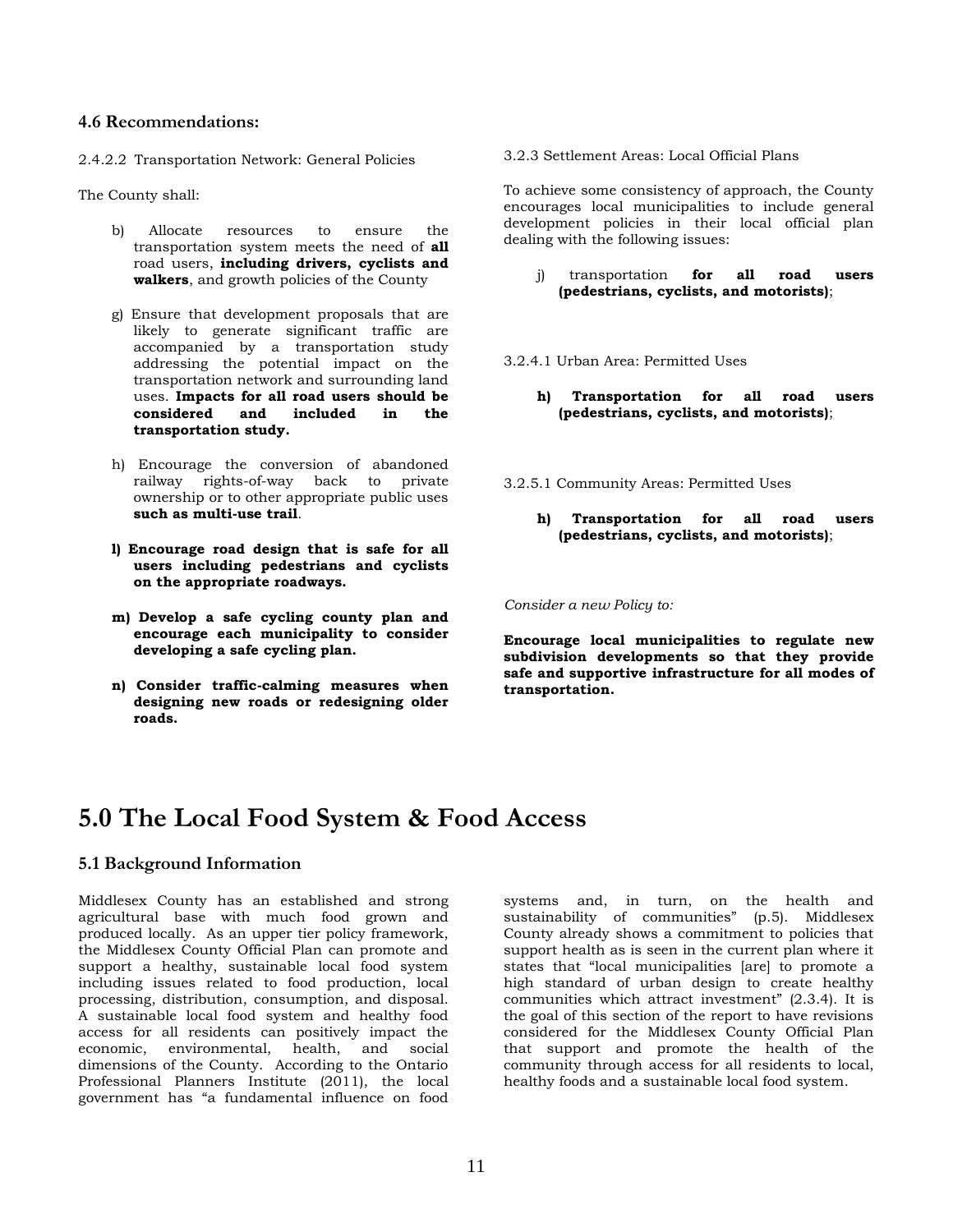#### **5.1.1. Healthy Food Access & Human Health**

The top ten leading causes of death in Ontario between 2005 and 2007 were chronic diseases (i.e., heart disease, diabetes, high blood pressure, arthritis, cancers, and gallbladder disease) and accounted for about half of all deaths (Intellihealth Ontario, 2007). Between 2005 and 2007, 25.9% of deaths within Middlesex County were caused by ischemic heart disease and cerebrovascular disease, 5.8% of Middlesex-London residents reported having diabetes, and 17.2% reported high blood pressure (Intelliheatlh Ontario, 2007; Statistics Canada, 2009/10). Poor nutrition has been shown to lead to increased risk for chronic and infectious diseases, low birth weight among infants, and negative impacts on the growth and development of children (MLHU, 2011b). Higher intakes of vegetables and fruit are associated with lowering the incidence of chronic disease (Health Canada, 2008).

Poorer nutritional intake often leads to being overweight or obese, which has a strong link to increased risks of chronic disease (Ministry of Health Promotion, 2010). As was stated in section 3.1.2 of this report, rates of being overweight or obese within Middlesex-London are 46.7-60.4% among adults over 18 years of age. Obesity rates among children has been called an epidemic by the World Health Organization (WHO, 2012b), with worldwide obesity rates more than doubling since 1980. Although genetic and individual behaviours contribute to unhealthy weights, the social, cultural, physical, and<br>economic environments, including the food including the food environment, can also have an impact on human health and the risk of obesity (Canadian Institute for Health Information, 2006).

### **5.1.2. Food (In) Security**

Households that are food secure have physical and/or economic access to sufficient, safe, nutritious, and culturally acceptable food that fulfills the dietary needs and food preferences for living an active and healthy life that promotes human dignity. Unfortunately, many households are living with food insecurity and related health problems.

In 2004, 29.1% of lower to middle income Canadian households and 48.3% of low income households reported food insecurity (Statistics Canada, 2004). Within Middlesex-London, nearly 8% of households in 2009/10, reported moderate or severe food insecurity and over 60% of residents reported consuming less than 5 servings of vegetables and fruit each day (Statistics Canada, 2009/10). Five servings is still below the Eating Well with Canada's Food Guide that recommends 7 to 10 daily servings of vegetables and fruit for teens and adults, depending on age and gender (Health Canada, 2007).

### **5.2 Local Study Results**

In 2011, a focus group conducted by the Healthy Communities Partnership (MLHU, 2011a), identified gaps and needs related to Healthy Eating, as well as opportunities and recommendations for possible action. Using a participant prioritizing exercise, the top two recommendations for action were determined:

- 1) to advocate for policies at all levels that address healthy eating, including policies related to the food environment and improving healthy, local fresh food access;
- 2) to increase skill building opportunities including community kitchens, community gardens, and additional farmers' markets.

Specific discussions related to Middlesex County included extra land availability for community gardents, and greater use of foods from community gardens, particularly for farmers who pool farm resources.

## **5.3 Sustainable Local Food Systems**

An environmentally sustainable local food system is one that is secure and resilient to change (i.e. climate change, rising energy prices, etc.), is accessible and affordable to all residents, energy efficient, promotes the local agricultural economy, promotes organic farming, among many other characteristics (Pothukuchi & Jufman, 1999). Sustainable practices could be considered related to soil quality, pest control, and nutrient management, among others (Ontario Professional Planners Institute, 2011). Supporting an environmentally sustainable local food system within Middlesex County would be beneficial by contributing to the vitality and economic strength of the County, supporting local farmers, conserving natural resources and the environment, shortening the distance food travels and that people travel to buy food thereby reducing the demand on transportation infrastructure and vehicle emissions, increasing access to locally grown and other healthy foods, and contributing to healthier eating choices and general health through good nutrition.

### **Farmers' Markets**

Official Plans written through a food system lens can impact the accessibility and availability of healthy and affordable food for all residents. When residents have easy access to places where they can buy or grow fresh, healthy, and affordable foods they are more likely to meet their nutritional needs, have reduced incidence of chronic disease and need for treatment facilities, have lower levels of obesity, and are less dependent on public or private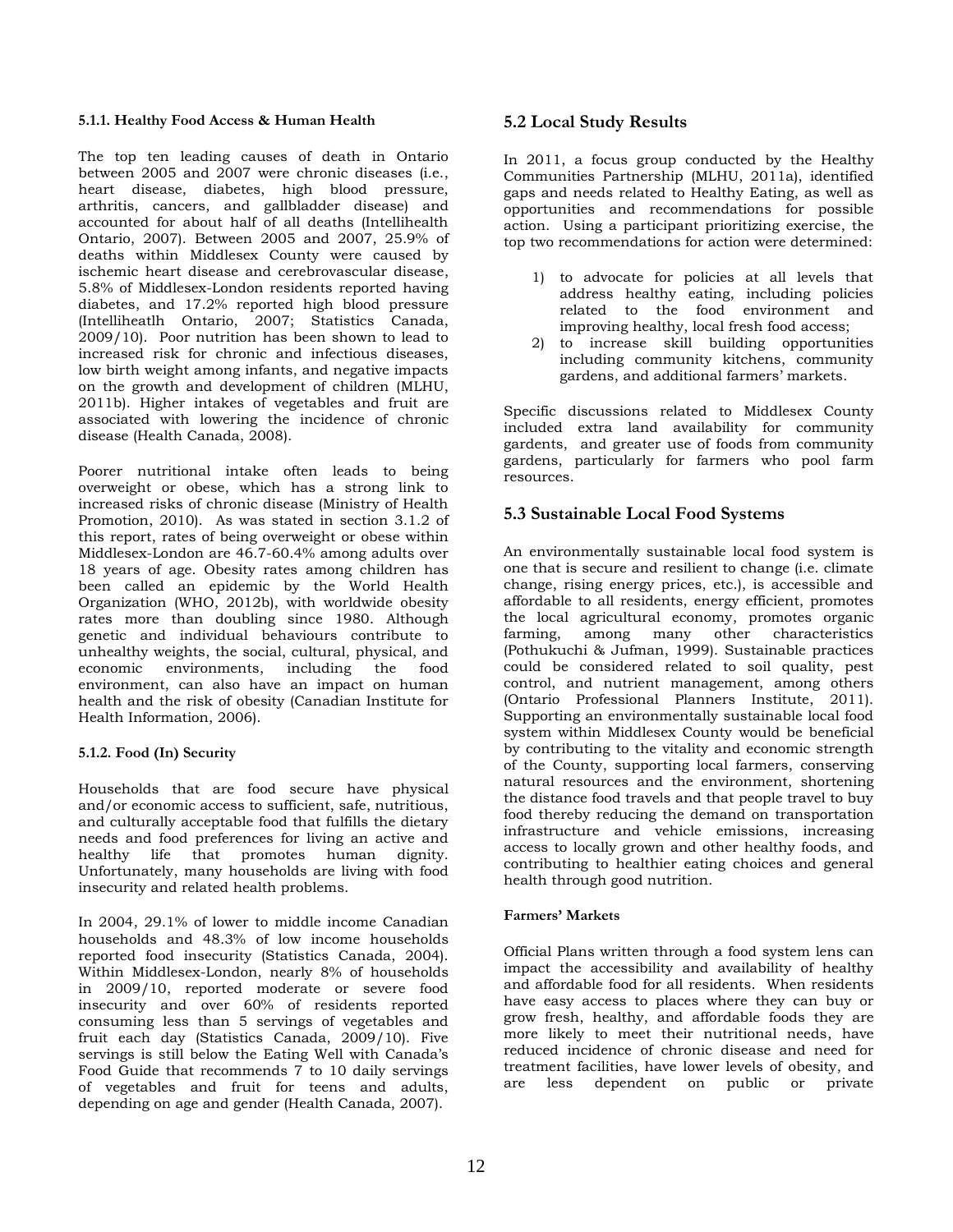transportation (Barnes, 2010; Enns et al., 2008; Xuereb & Desjardins, 2005).

The presence of food retailers, including neighbourhood markets and farmers' markets, can positively impact local economies, the environment, and help build and maintain a sense of community. Introducing farmers' markets in areas with poor access to healthy food (i.e., food deserts) may make a healthy food basket more affordable and increase the variety of vegetables and fruit available for purchase (Larsen & Gilliland, 2009).

Most, but not all, Middlesex County municipalities have policies that support the establishment of farmers' markets or have revised existing policies that impede their establishment. Municipalities could be further encouraged to:

- permit temporary farmers' markets in all land use designations, including designation of permanent sites for year round markets;
- provide zoning and financial incentives to attract food retailers to specific locations (Xuereb & Desjardins, 2005);
- require developers to secure a food retailer (if lacking) as a condition for approval of a new development (Frank & Raine, 2007); and
- promote urban agriculture.

#### **Additional Forms of Access to Local Agriculture**

Urban agriculture (i.e., growing, processing, and distributing food in or around a settlement area) provides an additional venue for residents to access fresh, nutritious, and locally grown food and encourages local food production and distribution. Edible landscaping and rooftop gardens can contribute to community beautification and produce additional healthy foods on public and private lands within settlement areas. Community gardens further provide opportunities for recreation, physical activity, skill development, community building, and cross cultural participation, as well as improve air quality (MLHU, 2011a).

### **5.4 Local Food Access & the Official Plan**

There are numerous statements and policies in the current Official Plan that promote sustainable local food systems including: the preservation and protection of agricultural land; restricting fragmentation of agricultural land; permitting farm related commercial and industrial use of agricultural land to support local food processing and "valueadded" farm based businesses; groundwater management and protection, land use designations; and the directing of residential and commercial

growth to urban areas. The Official Plan also supports affordable housing, which allows adequate access to resources for lower income residents and greater affordability for locally grown and healthy food products.

### **5.5 Recommendations**

The following recommendations are based on the intent and purpose of the current Official Plan, focus group results, and other literature sources. Recommendations to the Official Plan include revisions and/or additions under the themes of sustainable agriculture techniques and best management practices, improving food access, and promoting urban agriculture.

The following recommendations are specific ways in which the previous information can be incorporated into the current Official Plan.

2.2.2.2 Agriculture: General Policies

**Local municipalities are encouraged to include policies that promote the use of sustainable agricultural techniques and best management practices through their Official Plans.**

- 2.3.6 Growth Management: Settlement Capability Study
	- **j) an assessment of the local food system, including access to healthy food**
- 3.2.3 Settlement Areas: Local Official Plans
	- **n) access to healthy, affordable food, including food retail access and green spaces providing opportunities for local food production**
- 3.2.4.1 Urban Areas: Permitted Uses
	- **i) Urban agriculture (e.g., community gardens, roof top gardens, edible landscaping, and fruit-bearing trees)**
- 3.2.5.1 Community Areas: Permitted Uses
	- **i) Urban agriculture (e.g., community gardens, roof top gardens, edible landscaping, and fruit-bearing trees)**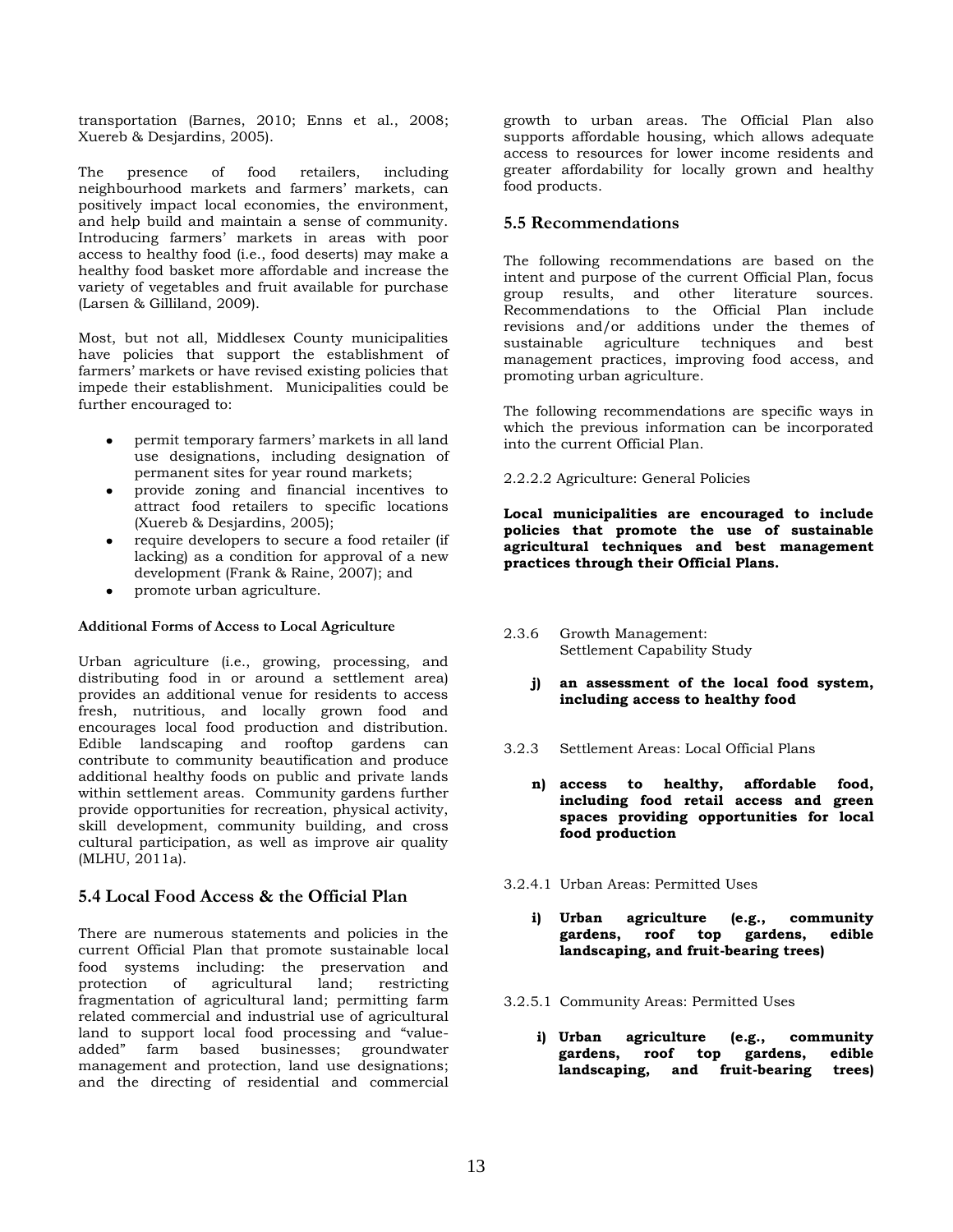## **6.0 Municipal Alcohol Policy**

### **6.1 Background Information**

#### **6.1.1 What is a Municipal Alcohol Policy?**

A Municipal Alcohol Policy (MAP) is a written set of comprehensive guidelines that regulate the service of alcohol on municipally-owned property, including, but not limited to, arenas, banquet halls, museums, art galleries, and recreation facilities. A MAP is designed to influence consumption patterns that maximize social and economic benefits while minimizing alcohol-related harm and costs. Most municipalities provide recreational facilities for citizens to enjoy, but when alcohol is served on municipal property, problems can, and often do, occur. Potential problems include:

- drinking and driving  $\bullet$
- injury and death
- underage drinking
- violence
- vandalism
- drinking to intoxication

(Centre for Addiction and Mental Health, 2003)

#### **6.1.2 Development of MAPs**

The development of MAPs began in the late 1970s within Ontario due to concerns regarding the number and degree of alcohol-related problems occurring at municipal facilities. Babor et al. (2003) identified

## **7.0 Summary**

The Five Year Official Plan Review for Middlesex County is an opportunity to revisit and review the County strategy, objectives, framework, and policies of the current Official Plan. Land use policy can have a positive impact on the health and well-being of Middlesex County residents by influencing the environments in which people live, work and play. Both the physical and built environments are important factors in determining the health of a community.

Specific recommendations have been made that address the following five topic areas (comprehensive list of recommendations located on page 20):

"policies that influence the availability of alcohol, the social circumstances of its use, and its retail price are likely to reduce the harm caused by alcohol in a society" (p. 7). MAPs have previously been proven to decrease the number of police interventions, public complaints, frequency of underage drinking, and fighting and vandalism at events held at municipallyowned establishments (Gliksman, Douglas, Rylett, & Narbonne-Fortin, 1995).

#### **6.2 Recommendations**

While MAPs are meant to be implemented by local municipalities, it is recommended that an overarching policy encouraging municipalities to implement a MAP within their local Official Plans be considered for addition to the Middlesex County Official Plan.

It is suggested that the following recommendation be included in the Detailed Land Use Policies section.

3.2.3 Local Official Plans as an additional expectation.

**It is recommended that all municipalities in Middlesex County have and enforce a current Municipal Alcohol Policy.**

- Health Hazard Prevention and Management
- Active Living
- Road Safety
- Local Food System and Food Access
- Municipal Alcohol Policy

We respectfully submit these recommendations to the Middlesex County Council for consideration and possible inclusion in an amended County of Middlesex Official Plan.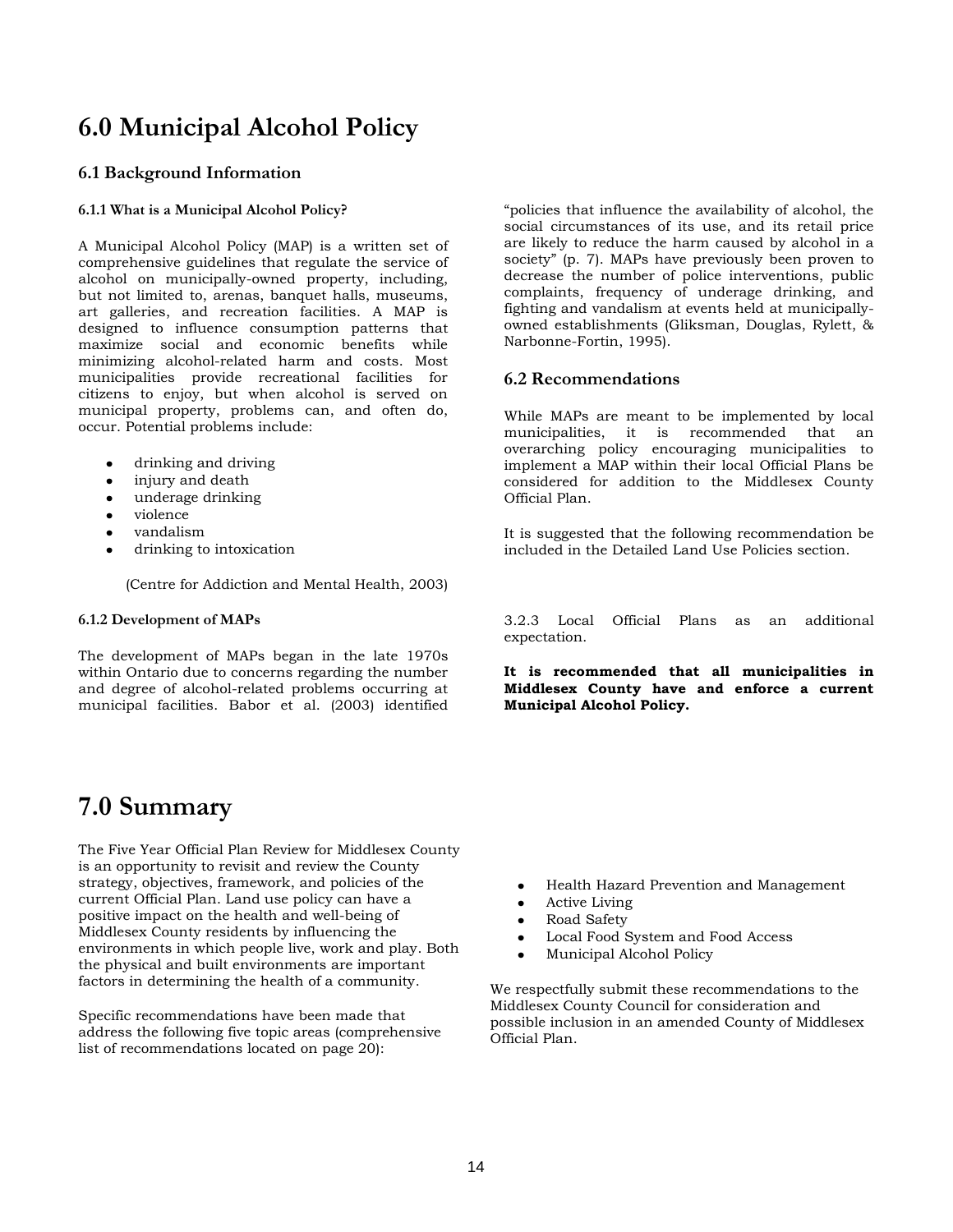## **References**

Active Canada 20/20. (2011). *About Active Canada 20/20*. Retrieved from http://www.activecanada2020.ca/

- Alberta Centre for Injury Control & Research. (2003) *Preventing Injuries in Alberta: a resource for decision makers.*  Retrieved from http://acicr.ca/Upload/acicr/acicr-documents-cabinet/decision-makersresource/ACICR\_DecisionMakersResource.pdf
- Babor, T. F., Caestano, R., Cassweel, S., Edwards, G., Giesbrecht, N., Graham, K., … Rossow, I. (2003). *Alcoho:. No ordinary commodity - research and public policy*. Oxford: Oxford University Press Inc.
- Barnes, M. (2010). *Access to healthy, affordable food*. In Solving the problem of childhood obesity within a generation, report to the President. White House task force on childhood obesity.
- Canada. National Collaborating Centre for Healthy Public Policy. (2011). *Urban Traffic Calming and Health: A Literature Review*.
- Canadian Institute for Health Information. (2006). *Improving the health of Canadians: Promoting healthy weights*. Ottawa, ON: Author.
- Canadian Society for Exercise Physiology (CSEP) (2011). *Canadian Physical Activity Guidelines and Canadian Sedentary Behaviour Guidelines*. Retrieved from http://www.csep.ca/english/view.asp?x=804
- Centre for Addiction and Mental Health (2003). *The Municipal Alcohol Policy Guide: a practical resource for successfully managing drinking in recreational settings.* Toronto: Marketing and Sales Services Centre for Addiction and Mental Health.
- Colley, R.C., Garriguet, D., Janssen, I., Craig, C.L., Clarke, J., & Tremblay, M.S. (2011a). Physical activity of Canadian adults: accelerometer results from the 2007 to 2009 *Canadian Health Measures Survey. Health Reports (Statistics Canada, Catalogue 82-003) 22*(1), 1-8. Retrieved from [http://www.statcan.gc.ca/pub/82-](http://www.statcan.gc.ca/pub/82-003-x/2011001/article/11396-eng.htm) [003-x/2011001/article/11396-eng.htm](http://www.statcan.gc.ca/pub/82-003-x/2011001/article/11396-eng.htm)
- Colley, R.C., Garriguet, D., Janssen, I., Craig, C.L., Clarke, J., & Tremblay, M.S. (2011b). Physical activity of Canadian children and youth: accelerometer results from the 2007 to 2009. *Canadian Health Measures Survey. Health Reports (Statistics Canada, Catalogue 82-003) 22*(1), 1-9. Retrieved from <http://www.statcan.gc.ca/pub/82-003-x/2011001/article/11397-eng.htm>
- Cooper, A. R., Page, A. S., Foster, L.J., & Qahwaji, D. (2003). Commuting to school: Are children who walk more physically active? *American Journal of Preventive Medicine, 25*(4), 273-276. doi:10.1016/S0749- 3797(03)00205-8
- Dallaire, C., Gibbs, L. B., Lemyre, L., & Krewski, D. (2012). The gap between knowing and doing: How Canadians understand physical activity as a health risk management strategy. *Sociology of Sport Journal, 29*, 325-347.
- [Dannenberg,](http://www.ncbi.nlm.nih.gov/sites/entrez?cmd=search&db=PubMed&term=%20Dannenberg%20AL%5Bauth%5D) A. L., [Jackson,](http://www.ncbi.nlm.nih.gov/sites/entrez?cmd=search&db=PubMed&term=%20Jackson%20RJ%5Bauth%5D) R. J., [Frumkin,](http://www.ncbi.nlm.nih.gov/sites/entrez?cmd=search&db=PubMed&term=%20Frumkin%20H%5Bauth%5D) H., [Schieber,](http://www.ncbi.nlm.nih.gov/sites/entrez?cmd=search&db=PubMed&term=%20Schieber%20RA%5Bauth%5D) R.A., [Pratt,](http://www.ncbi.nlm.nih.gov/sites/entrez?cmd=search&db=PubMed&term=%20Pratt%20M%5Bauth%5D) M., [Kochtitzky,](http://www.ncbi.nlm.nih.gov/sites/entrez?cmd=search&db=PubMed&term=%20Kochtitzky%20C%5Bauth%5D) C., Tilson, H.H. The Impact of Community Design and Land-Use Choices on Public Health: A Scientific Research Agenda. *American Journal of Public Health, 9,* 1500-1508.
- Davison, K., Werder, J., & Lawson, C. (2008). Children's active commuting to school: Current knowledge and future directions. *Prevention of Chronic Disease, 5*(3), 1-11.
- Enns, J. et al., (2008). *A seat at the table: Resource guide for local governments to promote food secure communities.* British Columbia: Provincial Health Services Authority.
- Fehr & Peers. (2012). *Traffic Calming*. Retrieved from http://trafficcalming.fehrandpeers.net/measures/speedhumps/
- Frank, L.D., & Raine, K. (2007). *Creating a healthier built environment in British Columbia*. Bristish Columbia: Provincial Health Services Authority.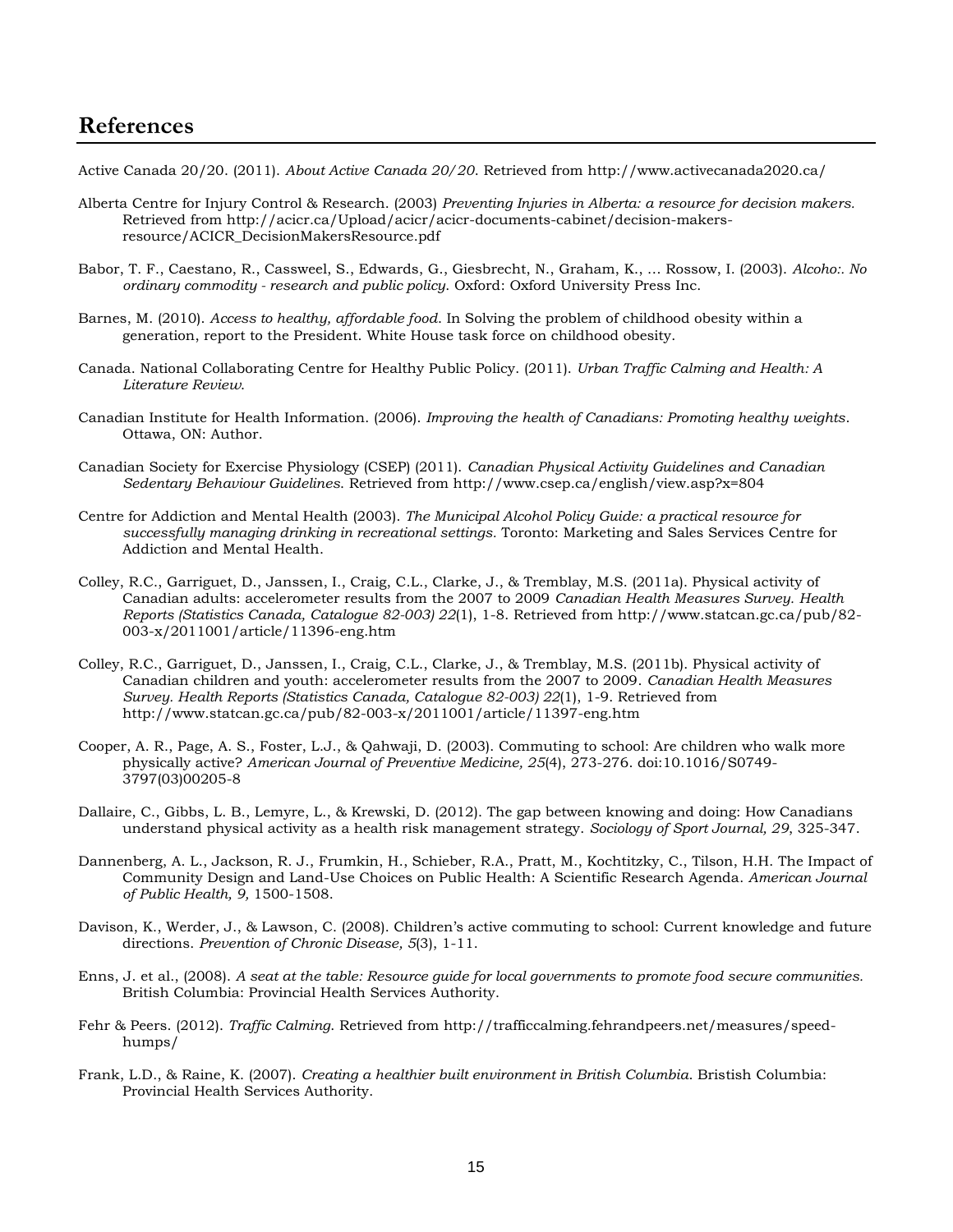- Gliksman, L., Douglas, R. R., Rylett, M., Narbonne-Fortin, C. (1995). Reducing problems through municipal alcohol policies: the Canadian experiement in Ontario. *Drug: Education, Prevention and Policy, 2*(2), 105-118.
- Gorber, S.C., Tremblay, M., Moher, D., & Gorber, B. (2007). A comparison of direct vs. self-report measures for assessing height, weight and body mass index: A systematic review. *Obesity Reviews, 8*(4), 307-26.
- Health Canada. (2007). *Eating well with Canada's food guide*. Ottawa, ON: Author.
- Health Canada. (2008). *Vegetables and fruit*. Ottawa, ON: Author. Retrieved from [http://www.hc-sc.gc.ca/fn](http://www.hc-sc.gc.ca/fn-an/food-guide-aliment/choose-choix/fruit/index-eng.php)[an/food-guide-aliment/choose-choix/fruit/index-eng.php.](http://www.hc-sc.gc.ca/fn-an/food-guide-aliment/choose-choix/fruit/index-eng.php)
- Healthy Communities Partnership. (March, 2011). *Community Picture.* Middlesex-London: Community Picture.
- Heart and Stroke Foundation of Canada. (2007). *Heart and Stroke Foundation of Canada – Position Statement, The Built Environment, Physical Activity, Heart Disease and Stroke*. Heart and Stroke Foundation of Canada.
- Heart and Stroke Foundation of Canada (2012). *Statistics*. Available online at http://www.heartandstroke.com/site/c.ikIQLcMWJtE/b.3483991/k.34A8/Statistics.htm, accessed October 20, 2012.
- Heart and Stroke Foundation of Canada (2011). *Position Statement: Physical Activity, Heart Disease and Stroke*. Available online at http://www.heartandstroke.com/atf/cf/%7B99452D8B-E7F1-4BD6-A57D-B136CE6C95BF%7D/PhysicalActivity4pager.pdf, accessed October 20, 2012.
- Kerr, J., Rosenberg, D., Sallis, J. F., Saelens, B. E., Frank, L. D., & Conway, T. L. (2006). Active commuting to school: Associations with environment and parental concerns. *Med. Sci. Sports Exerc., 38*(4), 787-794. Retrieved from http://www.ncbi.nlm.nih.gov/pubmed/16679998
- LaPlante, J. and McCann, B. (2008). *Complete Streets: We can get there from here*. Retrieved from [www.completestreets.org/webdocs/resources/cs-ite-may08.pdf](http://www.completestreets.org/webdocs/resources/cs-ite-may08.pdf)
- Larsen, K., & Gilliland, J. (2009). A farmers' market in a food desert: Evaluating impacts on the price and availability of healthy food. *Health & Place, 15*(4), 1158-1162.
- Levine-Coley R, Kuo F, Sullivan W. (2007). Where does the community grow? The social context created by nature in urban public housing. *Environment and Behavior, 29*(4):468-494.
- Leyden, K. M. (2003). Social capital and the built environment: the importance of walkable neighborhoods. *American Journal of Public health, 93*, 1546-1551.
- McCann, B. (2005). *Complete the Streets! American! Planning Association*, *May 2005*. Retrieved from <http://www.planning.org/planning/2005/may/complete.htm?print=tr>
- McCurdy, L., Winterbottom, K., Mehta, S., & Roberts, J. (2010). Using nature and outdoor activity to improve children's health. *Current Problems in Pediatric and Adolescent Health Care, 5*, 102-117.
- Middlesex County. (2006). *Middlesex County Official Plan*.
- Middlesex-London Health Unit (MLHU). (September, 2009). *Leading Causes of Unintentional Injury: a statistical profile of Middlesex-London*. London, Ontario: Crosse, E. Retrieved from <http://healthunit.com/articlesPDF/15210.pdf>
- Middlesex-London Health Unit [MLHU] (2011a). *Healthy Communitites Partnership Middlesex-London Community Picture.* London, Ontario: Albanese, M. L., Dyck, K., Lagerlund, M., McCall, B., & Tomlinson, J.
- Middlesex-London Health Unit. (2011b). *Nutrition facts: The weekly cost of the nutritious food basket London and Middlesex County 2011*. London, ON: Author.
- Middlesex-London Health Unit [MLHU]. (2012a). *Middlesex-London Community Health Status Resource. Figure 7.5: Overweight or obese according to their body mass index category (by age group).* Retrieved from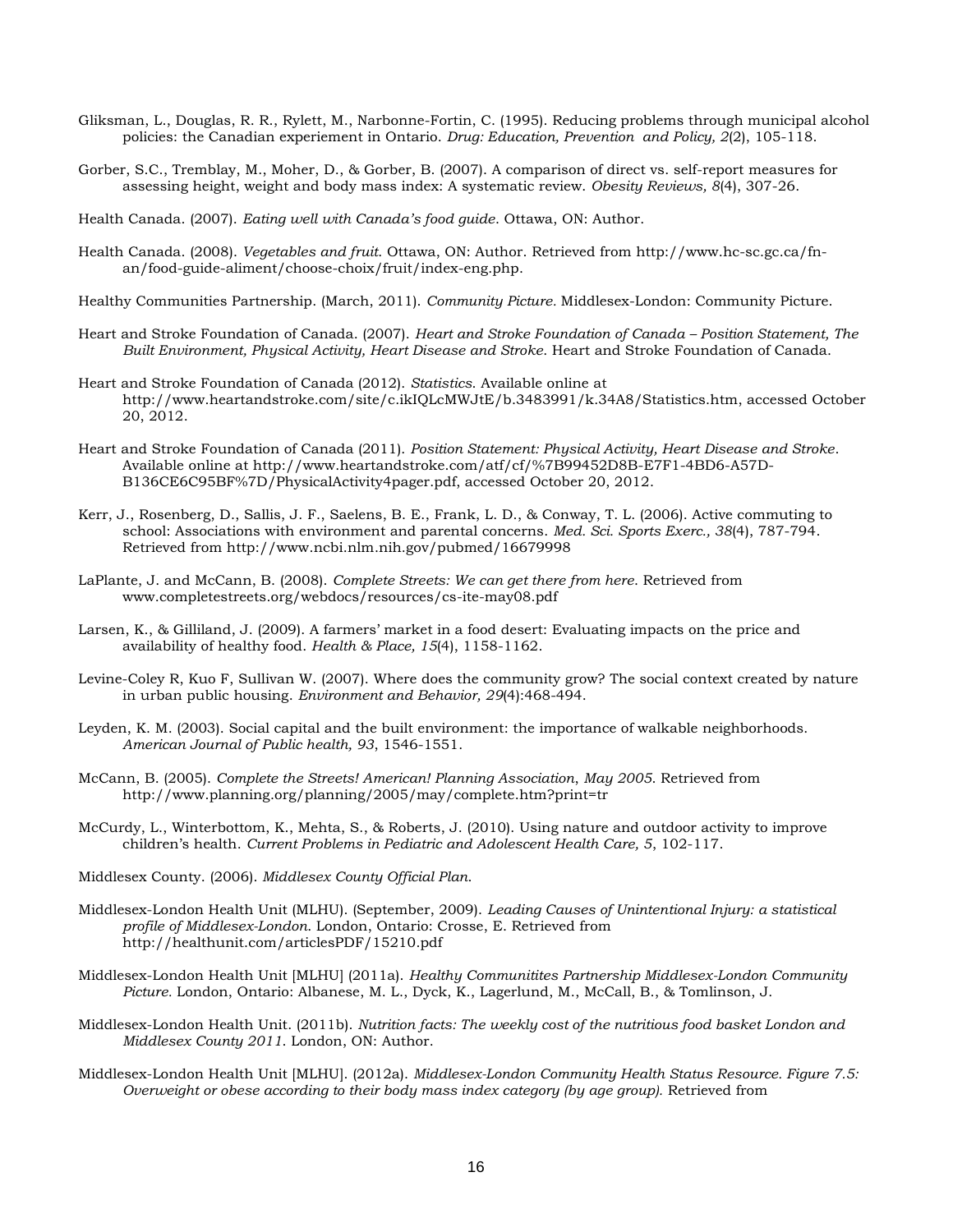[http://www.communityhealthstats.healthunit.com/chart/healthy-weights/figure-75-overweight-or-obese](http://www.communityhealthstats.healthunit.com/chart/healthy-weights/figure-75-overweight-or-obese-according-their-body-mass-index-category-age)[according-their-body-mass-index-category-age](http://www.communityhealthstats.healthunit.com/chart/healthy-weights/figure-75-overweight-or-obese-according-their-body-mass-index-category-age)

- Middlesex-London Health Unit [MLHU]. (2012b). *Middlesex-London Community Health Status Resource. Air Quality.* Retrieved from [http://www.communityhealthstats.healthunit.com/indicator/environmental-health/air](http://www.communityhealthstats.healthunit.com/indicator/environmental-health/air-quality)[quality](http://www.communityhealthstats.healthunit.com/indicator/environmental-health/air-quality)
- Middlesex-London Health Unit (MLHU). (2012c). *Middlesex-London Community Health Status Resource: Figure 5.4: hospitalizations and death for leading causes of unintentional injury*. Retrieved from http://communityhealthstats.healthunit.com/chart/leading-causes-unintentional-injury/figure-54 hospitalizations-and-death-leading-causes
- Ministry of Health and Long-term Care. (October, 2008). *Identification, Investigation and Management of Health Hazards Protocol.* Retrieved from http://www.health.gov.on.ca/english/providers/program/pubhealth/oph\_standards/ophs/progstds/protoc ols/identification\_health\_hazards.pdf
- Ministry of health and Long Term Care. 2008. *Ontario Public health Standards, 2008*. (ISBN 978-1-4249-7576-1). Toronto, Ontario. Queens Printer for Ontario, 2008.
- Ministry of Health Promotion. (2010). *Healthy eating, physical activity and healthy weights guidance document*. Queen's Printer for Ontario.
- Ministry of Municipal Affairs and Housing. (2008). *Planning By Design: a healthy communities handbook (2009*). Retrieved from<http://www.mah.gov.on.ca/Page6737.aspx>
- Ministry of Municipal Affairs and Housing. (2005). *Provincial Policy Statement*. (ISBN 0-7794-7485-6).Toronto, Ontario. Queens Printer for Ontario, 2005
- Ministry of Transportation. (October 13, 2011). *Transit-Supportive Guidelines.* Retrieved from <http://www.mto.gov.on.ca/english/transit/supportive-guideline/creating-complete-streets.shtml>
- Ministry of Transportation. (August 19, 2011b). *Southern Highways Program 2011-2015.* Retrieved from http://www.mto.gov.on.ca/english/pubs/highway-construction/southern-highway-2011/constantinnovation.shtml
- Intellihealth Ontario. (2007). *Ontario mortality data 2005 to 2007*. Ontario Ministry of Health and Long-Term Care.
- Ontario Healthy Communities Coalition (OHCC). (2012). *What makes a Healthy Community?* Retrieved from <http://www.ohcc-ccso.ca/en/what-makes-a-healthy-community>
- Ontario Injury Prevention Resource Centre. (March 13, 2012). *Ontario Injury Data Report*. Retrieved from http://www.oninjuryresources.ca/publications/ontario\_injury\_data\_report/ontario\_injury\_data\_report.html
- Ontario Ministry of Health and Long-Term Care (MOHLTC). (2008).*Ontario Public Health Standards*. Retrieved October 30, 2012, from [http://www.health.gov.on.ca/english/providers/program/pubhealth/oph\\_standards/ophs/index.html](http://www.health.gov.on.ca/english/providers/program/pubhealth/oph_standards/ophs/index.html)
- Ontario Public Health Standards. (2008). Retrieved from http://www.health.gov.on.ca/english/providers/program/pubhealth/oph\_standards/ophs/progstds/pdfs/o phs\_2008.pdf
- Ontario Professional Planners Institute. (2011). *Healthy communities and planning for food: Planning for food systems in Ontario*. Toronto, ON: Author.
- Pothukuchi, K., & Kaufman, J. L. (1999). Placing the food system on the urban agenda: The role of municipal institutions in food systems planning. *Agriculture and Human Values, 16*(2), 213-224.
- Pratte, Jeff. (2006). Bicycle tourism: on the trail to economic development. *Prairie Perspectives: Geographical Essays, 9*(1), 62-84.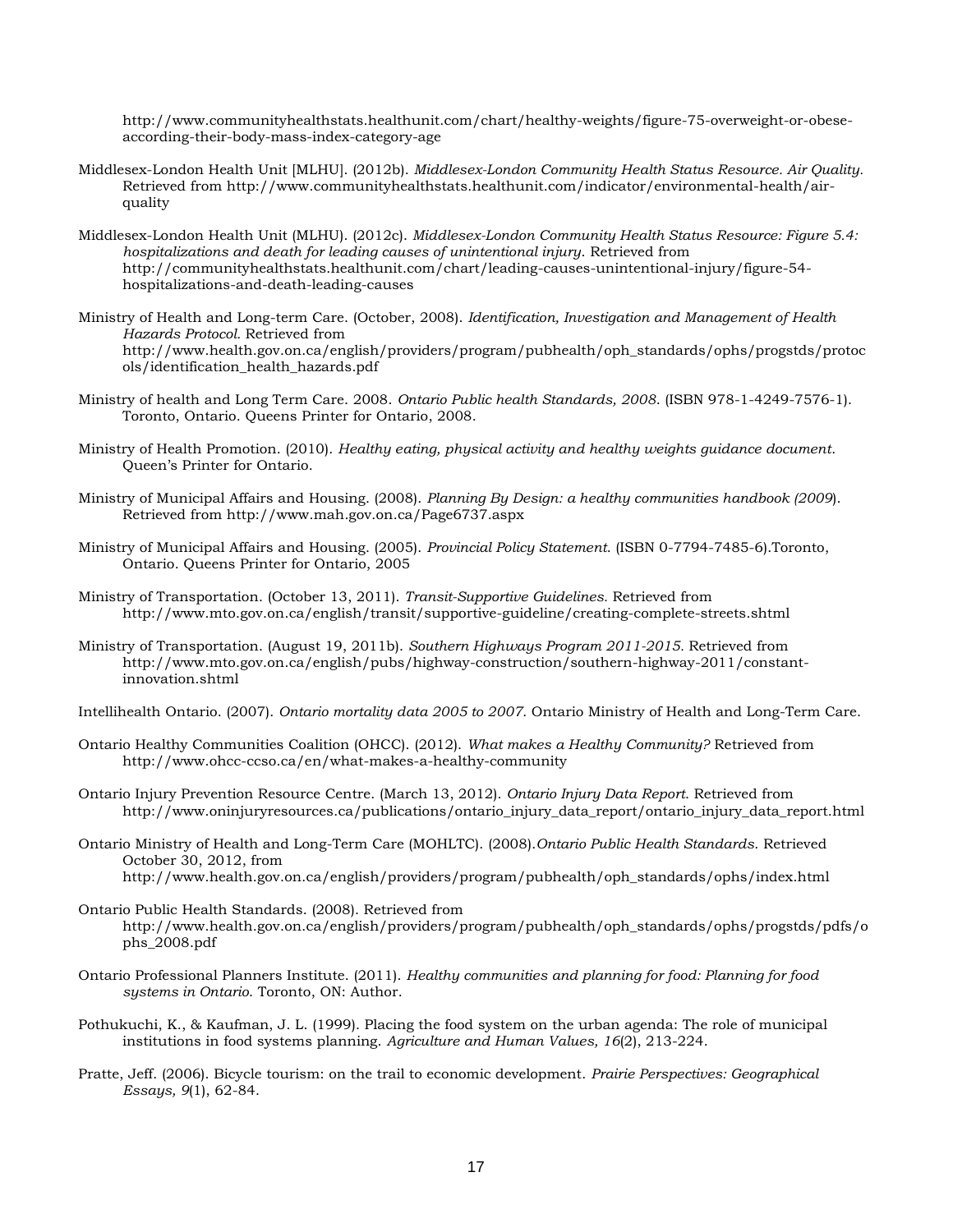- Public Health Agency of Canada. (2011a). *Supportive Environments for Physical Activity: How the Built Environment Affects Our Health.* Retrieved October 30, 2012, from [http://www.phac-aspc.gc.ca/hp-ps/hl-mvs/be-eb](http://www.phac-aspc.gc.ca/hp-ps/hl-mvs/be-eb-eng.php)[eng.php](http://www.phac-aspc.gc.ca/hp-ps/hl-mvs/be-eb-eng.php)
- Public Health Agency of Canada [PHAC]. (January 20, 2011a). *Benefits of Physical Activity*. Retrieved from <http://www.phac-aspc.gc.ca/hp-ps/hl-mvs/pa-ap/02paap-eng.php>
- Public Health Agency of Canada [PHAC]. (June 23, 2011b). *Obesity in Canada*. Retrieved from http://www.phacaspc.gc.ca/hp-ps/hl-mvs/oic-oac/ack-rem-eng.php
- Queen's Printer for Ontario. (July 26, 2012a). *Office of the Chief Coroner – Publications & Reports: Cycling Death Review*. Retrieved from [http://www.mcscs.jus.gov.on.ca/english/DeathInvestigations/office\\_coroner/PublicationsandReports/Cycli](http://www.mcscs.jus.gov.on.ca/english/DeathInvestigations/office_coroner/PublicationsandReports/CyclingDeathReview/DI_Cycling_Death_Review.html) [ngDeathReview/DI\\_Cycling\\_Death\\_Review.html](http://www.mcscs.jus.gov.on.ca/english/DeathInvestigations/office_coroner/PublicationsandReports/CyclingDeathReview/DI_Cycling_Death_Review.html)
- Queen's Printer for Ontario. (September 20, 2012b). *Office of the Chief Coroner – Pedestrian Death Review*. Retrieved from http://www.mcscs.jus.gov.on.ca/english/DeathInvestigations/office\_coroner/PublicationsandReports/Pedes trianDeathReview/DI\_Pedestrian\_Death\_Review.html
- Rodriguez, A., & Vogt, C. A. (2009). Demographic, environmental, access, and attitude factors that influence walking to school by elementary school-aged children. *Journal of School Health, 79*(6), 255-261. doi:10.1111/j.1746-1561.2009.00407.x
- Schwartz, J. (2004). Air pollution and children's health. *Pediatrics, 113*(S3), 1037-1043. Retrieved from http://pediatrics.aappublications.org/content/113/Supplement\_3/1037.short
- Service Ontario. (1990). *Health Protection and Promotion Act*. Retrieved October 30, 2012, from [http://www.e](http://www.e-laws.gov.on.ca/html/statutes/english/elaws_statutes_90h07_e.htm)[laws.gov.on.ca/html/statutes/english/elaws\\_statutes\\_90h07\\_e.htm](http://www.e-laws.gov.on.ca/html/statutes/english/elaws_statutes_90h07_e.htm)
- Smart Growth Canada. (2010). *National Complete Streets Coalition: What are complete streets?* Retrieved from http://www.smartgrowthamerica.org/complete-streets/complete-streets-fundamentals/complete-streets-faq
- Statistics Canada. (2004). *Canadian community health survey, share file.* Ontario Ministry of Health and Long-Term Care.
- Statistics Canada. (2009/10). *Canadian community health survey, share file.* Ontario Ministry of Health and Long-Term Care.
- Taylor AF, Wiley A, Kuo FE, Sullivan SC. (2008) Growing up in the inner city: green spaces as places to grow. *Environment and Behavior, 30*(1):3-27.
- Tirado, J. New Urbanism (2012). *Creating Livable and Sustainable Communities*. http://www.newurbanism.org/newurbanism/smartgrowth.html
- Transport Canada. (2010). *A quick look at fatally injured vulnerable road users [Fact Sheet*]. Road Safety and Motorvehicle Regulation Directorate. Retrieved from http://www.tc.gc.ca/eng/roadsafety/tp-tp2436-rs201002- 1067.htm
- Timperio, A., Crawford, D., Telford, A., & Salmon, J. (2004). Perceptions about the local neighborhood and walking and cycling among children. *Preventive Medicine,38*(1), 39-47.
- Tucker, P., Irwin, J. D., Gilliland, J. & He, M. (2008). Adolescents' perspectives of home, school and neighborhood environmental influences on physical activity and dietary behaviors. *Children Youth and Environments, 18*(2), 12-35.
- Tucker, P., Irwin, J. D., Gilliland, J., He, M., Larsen, K., & Hess, P. (2009). Environmental influences on physical activity levels in youth. *Health & Place, 15*, 357-363. doi:10.1016/j.healthplace.2008.07.001
- Tucker, P., Gilliland, J., & Irwin, J. D. (2007). Splashpads, swings, and shade: Parents' preferences of neighbourhood parks. *Canadian Journal of Public Health, 98*(3), 198-202.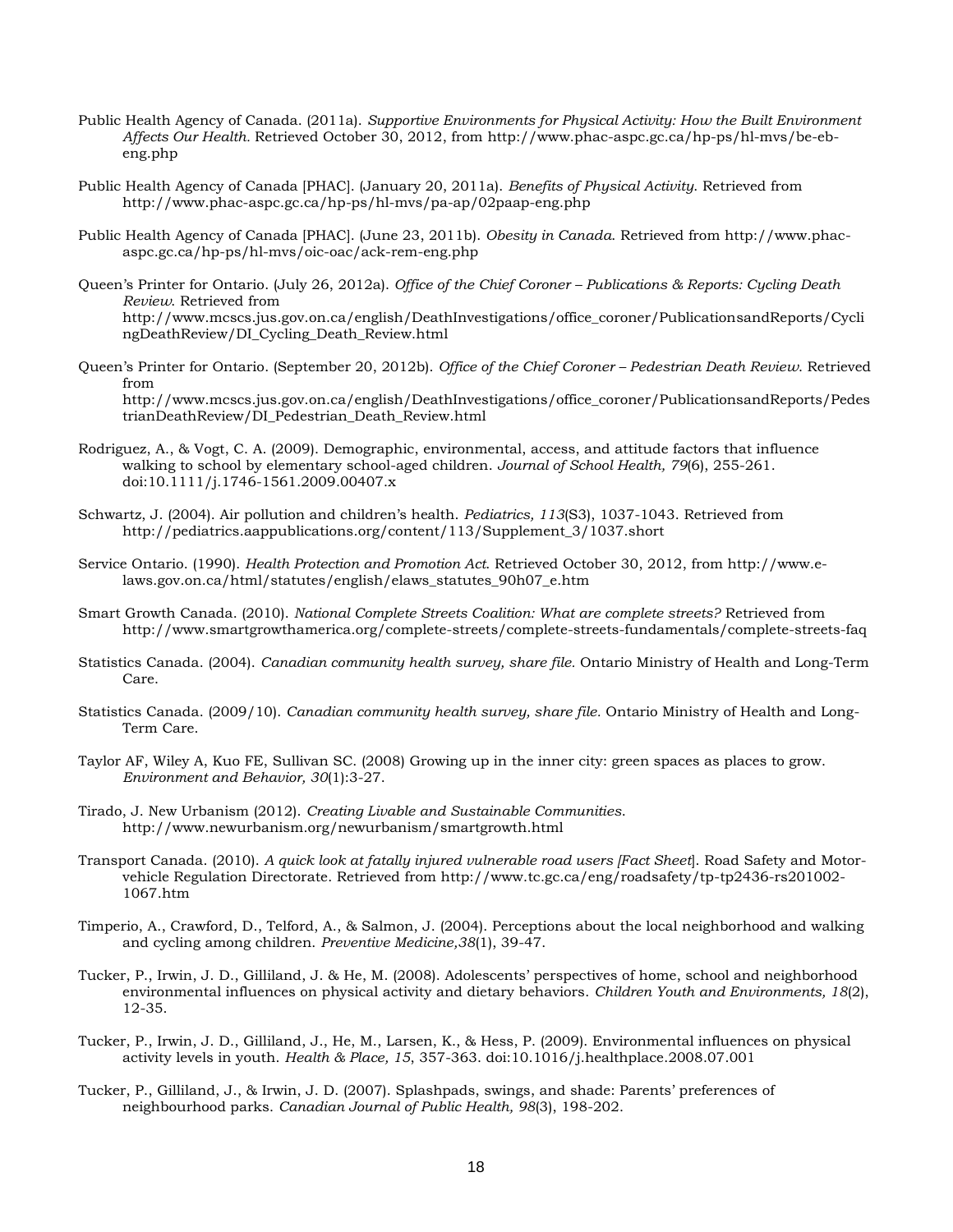- Welcome Cyclists. (2012). *Explore Ontario by bike. Stop at bicycle friendly places to eat, visit and sleep*. Retrieved from http://www.welcomecyclists.ca/
- World Health Organization (WHO) (2011a). *Physical activity*. Available online at http://www.who.int/dietphysicalactivity/pa/en/index.html, accessed July 5, 2011.
- World Health Organization (WHO) (2011b). *Obesity*. Available online at http://www.who.int/topics/obesity/en/index.html, accessed July 5, 2011.
- World Health Organization (WHO) (2011c). *Myths about physical activity*. Available online at [http://www.who.int/dietphysicalactivity/factsheet\\_myths/en/,](http://www.who.int/dietphysicalactivity/factsheet_myths/en/) accessed July 5, 2011.
- World Health Organization [WHO]. (2012). *Social determinants of health*. Retrieved from [http://www.who.int/social\\_determinants/en/](http://www.who.int/social_determinants/en/)
- World Health Organization (WHO). (2012b). *Childhood overweight and obesity*. Retrieved from http://www.who.int/dietphysicalactivity/childhood/en/
- World Health Organization (WHO). (2012c). *Childhood overweight and obesity*. Retrieved from http://www.who.int/dietphysicalactivity/childhood/en/
- Xuereb, M., & Desjardins, E. (2005). *Towards a healthy community food system for Waterloo Region*. Interim report. Health Determinants, Planning & Evaluation, Region of Waterloo Public Health.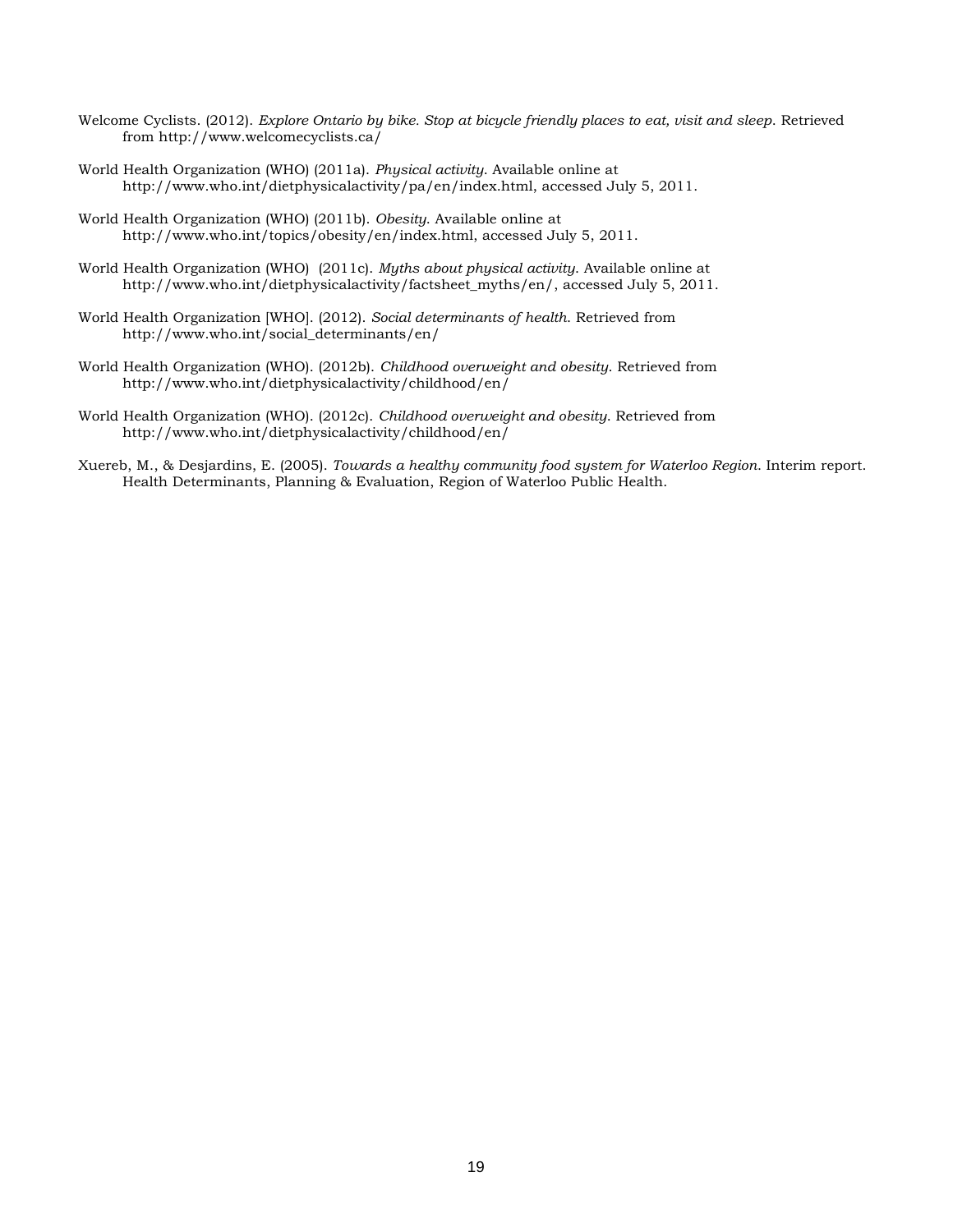## **Compiled Recommendations**

#### 2.2.2.2 Agriculture: General Policies

**Local municipalities are encouraged to include policies that promote the use of sustainable agricultural techniques and best management practices through their Official Plans.**

2.2.3.3 Aggregate Resources: New Pits and Quarries

In considering applications to permit new pits and quarries, local municipalities shall be satisfied that the following are addressed:

e) the impact on any existing or potential**, private and/or** municipal water supply resource areas.

2.2.4.5 Petroleum Resources: Hazard Policies

Development on, abutting or adjacent to lands affected by former mineral resource operations will be permitted only if rehabilitation measures to address and mitigate known hazards are underway or have been completed **to the satisfaction of the Middlesex-London Health Unit.**

2.3.3 Growth Management: Forecasting Growth

#### **Local municipalities should direct future growth away from incompatible land uses that may pose a health hazard to adjacent residents.**

2.3.4 Growth Management: Economic Development

Through the policies of this plan the County will;

d) encourage local municipalities to promote a high standard of **aesthetically pleasing** urban design to create healthy**, vibrant** communities which attract investment;

f) support the retention **and creation of accessible** of educational, health, cultural**, recreational,** and religious facilities to ensure that the County's communities are provided with those opportunities that facilitate growth **and optimize health** and well-being. Such facilities provide a vital role in small communities and add economic vitality and a sense of place **and community**  where quality of life is considered a major attraction for growth**,** and development**, and sustainability**.

2.3.5 Growth Management: General Policies

The policies of this Plan are intended to promote communities that are diverse**, healthy,** and have a sense of place **and community**.

2.3.6 Growth Management: Settlement Capability Study

The Settlement Capability Study shall be completed to the satisfaction of the County in consultation with the Province and shall include the following:

d) an identification of any existing restrictions to future development; **including any potential hazards.**

**i) an assessment of active transport infrastructure needs, including existing infrastructures and their condition.**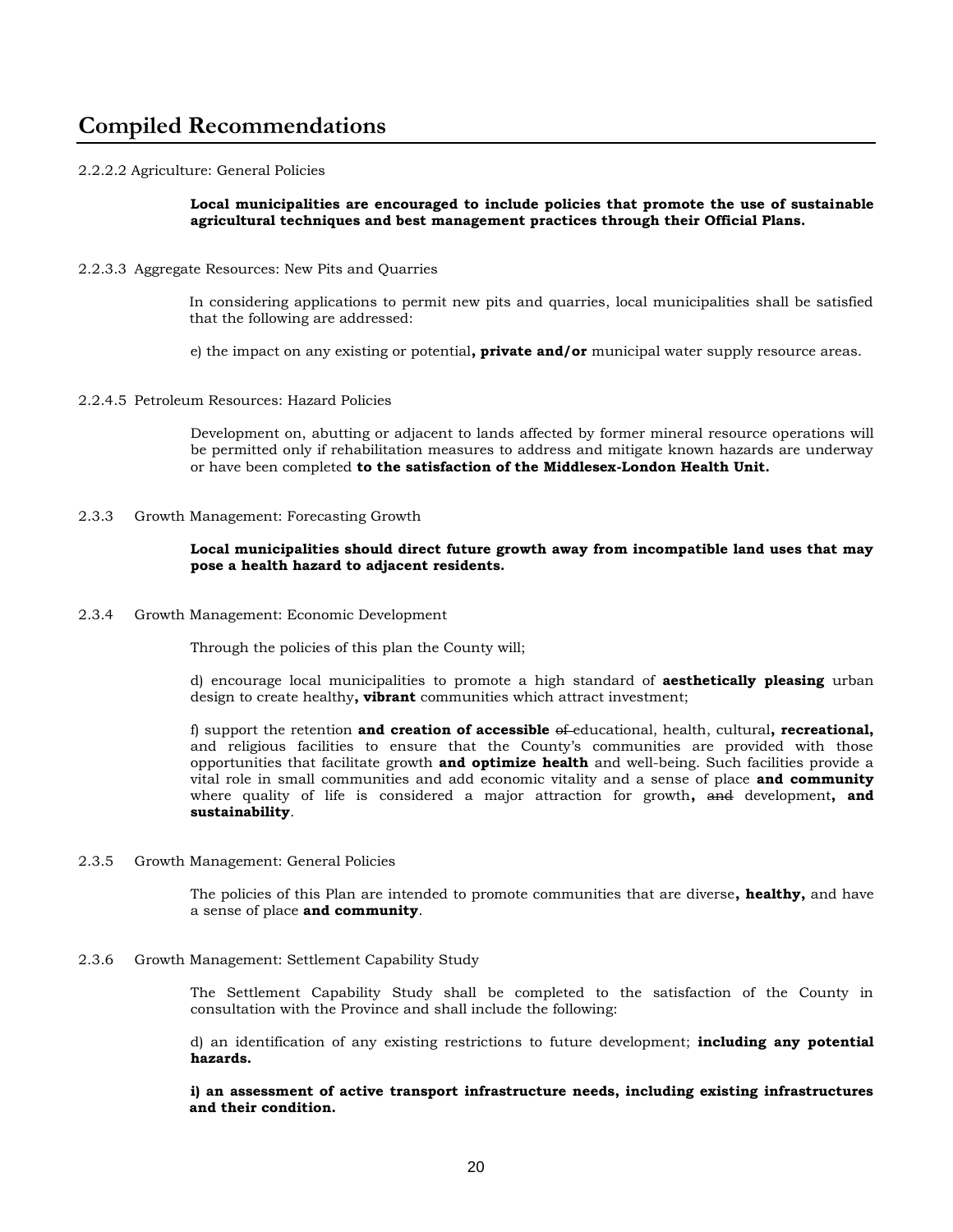#### **j) an assessment of the local food system, including access to healthy food**

2.3.7.3 Housing Policies: Intensification and Redevelopment

The County and local municipalities shall support opportunities to increase the supply of housing through intensification and redevelopment in appropriate locations, taking into account municipal services, transportation and environmental **and human health** considerations.

County Council shall encourage residential intensification and redevelopment in areas designated for residential use which comply with the following criteria;

#### **current land and/or surrounding land uses do not pose an adverse impact on human health**

#### 2.4.2.1 Transportation Network: Transportation Hierarchy

c) Based on the volumes, types, and nature of the traffic, municipal roads may be classified as arterial, collector or local roads in the local official plan. **Local Official Plans should also include policies that encourage and support the development and maintenance of road design that includes features that support safe active transportation for all users.**

2.4.2.2 Transportation Network: General Policies

The County shall:

b) Allocate resources to ensure the transportation system meets the need of **all** road users, **including drivers, cyclists and walkers**, and growth policies of the County

e) Encourage safe, convenient and visually appealing pedestrian **infrastructure and** facilities **for active modes of transportation (i.e. walking and cycling) with**in Settlement Areas;

g) Ensure that development proposals that are likely to generate significant traffic are accompanied by a transportation study addressing the potential impact on the transportation network and surrounding land uses. **Impacts for all road users should be considered and included in the transportation study.** 

h) Encourage the conversion of abandoned railway rights-of-way back to private ownership or to other appropriate public uses **such as multi-use trail**.

**k) Provide adequate buffers from provincial highways/County Roads and residentially designated areas.**

**l) Encourage road design that is safe for all users including pedestrians and cyclists on the appropriate roadways.**

**m) Develop a safe cycling county plan and encourage each municipality to consider developing a safe cycling plan.**

**n) Consider traffic-calming measures when designing new roads or redesigning older roads.**

2.4.4.1 Waste Management: General Policies

c) Require development proposals within 500m of active or closed landfills to be accompanied by a study. **The study shall address buffers to residential areas and potential human health risks, as well as nuisance odour.**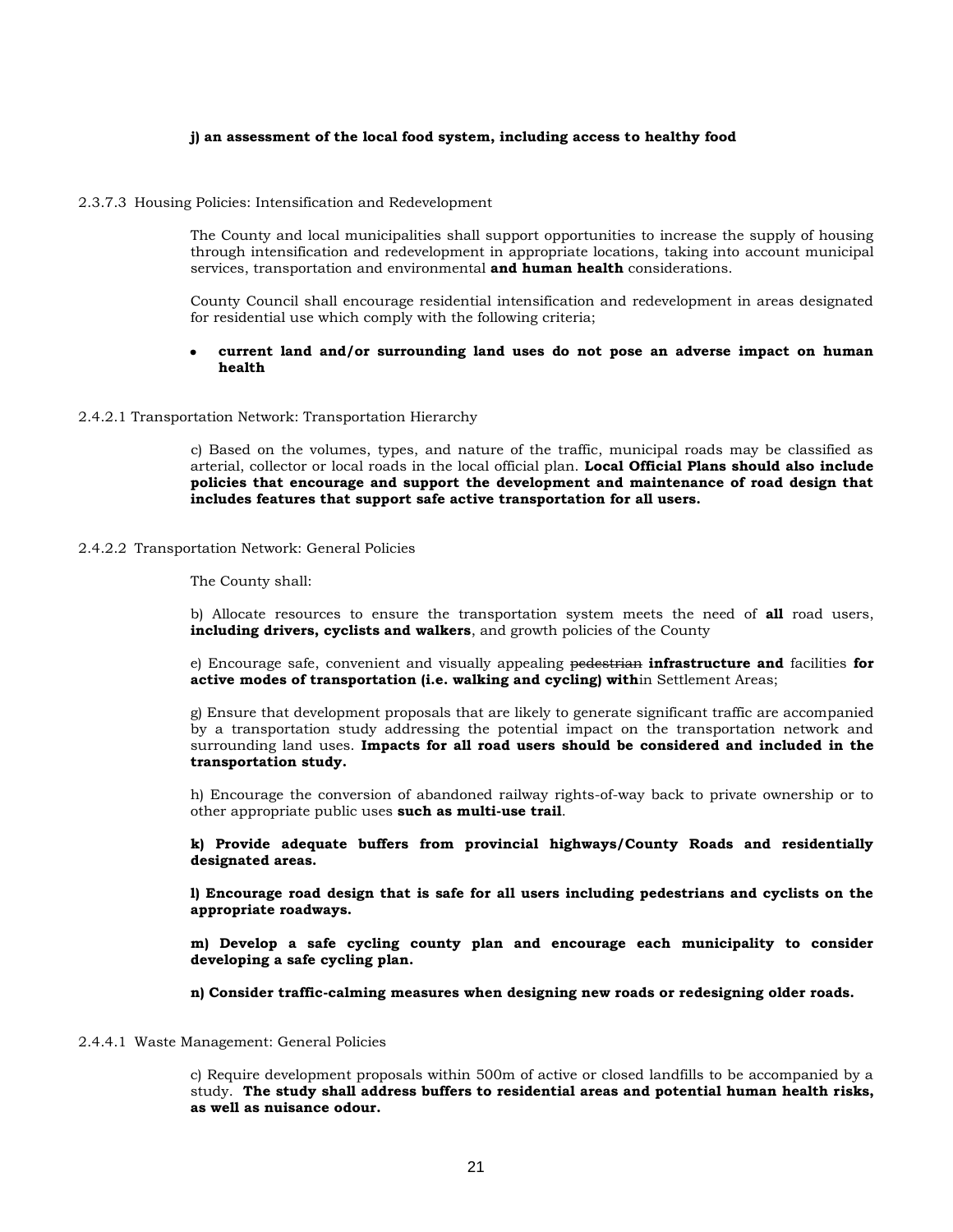#### 3.2.1 Settlement Areas: Introduction

The Growth Management policies of this Plan, presented in Section 2.3, direct a significant portion of the County's future Growth to Settlement Areas in order to:

#### $\bullet$ **protect human health**

#### 3.2.3 Settlement Areas: Local Official Plans

To achieve some consistency of approach, the County encourages local municipalities to include general development policies in their local official plan dealing with the following issues:

j) transportation **for all road users (pedestrians, cyclists, and motorists)**;

#### **m) community human health protection**

#### **n) access to healthy, affordable food, including food retail access and green spaces providing opportunities for local food production**

#### 3.2.4.1 Urban Areas: Permitted Uses

The local official plans shall provide detailed land use policies for the uses permitted in Urban Areas. These uses shall include:

#### **h) Transportation for all road users (pedestrians, cyclists, and motorists)**;

**i) Urban agriculture (e.g., community gardens, roof top gardens, edible landscaping, and fruitbearing trees)**

#### 3.2.5.1 Community Areas: Permitted Uses

#### **h) Transportation for all road users (pedestrians, cyclists, and motorists)**;

#### **i) Urban agriculture (e.g., community gardens, roof top gardens, edible landscaping, and fruitbearing trees)**

#### 3.3.5 Agricultural Areas: Farm Related Commercial and Industrial Uses

Commercial and industrial development directly related to, and supportive of, agricultural operations, including feed mills, farm implement dealers, grain drying, abattoirs, kennels, stables and veterinary clinics may be permitted providing the following policies are considered:

#### **h) commercial/industrial use should not pose an unacceptable adverse risk to adjacent residential areas.**

#### 4.2 Amendments to the County Plan and Monitoring

When submitting an application to amend the County Official Plan, the applicant shall provide supporting documentation, to the satisfaction of County Council, which adequately addresses the following:

#### **f) the proposed impact on human health**